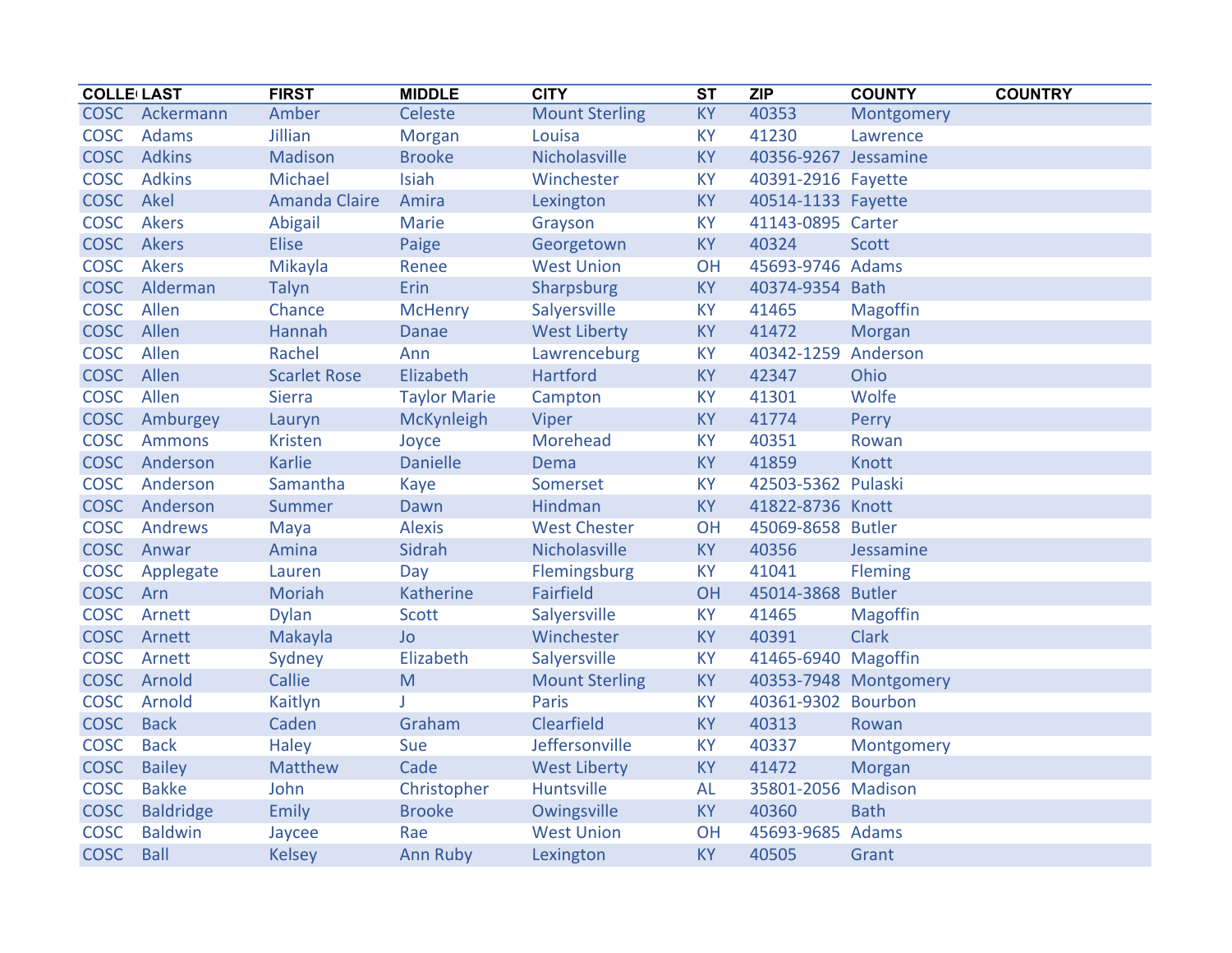| <b>COSC</b> | <b>Ballard</b>   | <b>Kelly</b>     | <b>Nicole</b>   | Nicholasville       | <b>KY</b> | 40356-1075 Jessamine |                       |
|-------------|------------------|------------------|-----------------|---------------------|-----------|----------------------|-----------------------|
| <b>COSC</b> | <b>Banks</b>     | <b>Brandi</b>    | <b>Nicole</b>   | <b>Oil Springs</b>  | <b>KY</b> | 41238                | Johnson               |
| <b>COSC</b> | <b>Barber</b>    | <b>McKenzie</b>  | Grace           | Ashland             | <b>KY</b> | 41102                | <b>Boyd</b>           |
| <b>COSC</b> | <b>Barker</b>    | Conner           | Lowell          | Clearfield          | <b>KY</b> | 40313                | Rowan                 |
| <b>COSC</b> | <b>Barker</b>    | <b>Madison</b>   | <b>Nicole</b>   | Morehead            | <b>KY</b> | 40351                | Rowan                 |
| <b>COSC</b> | <b>Barnett</b>   | Lauryn           | <b>Taylor</b>   | <b>Mason</b>        | OH        | 45040                | Warren                |
| <b>COSC</b> | <b>Barrett</b>   | Alyssa           | Rae             | Paris               | <b>KY</b> | 40361                | Rowan                 |
| <b>COSC</b> | <b>Barton</b>    | <b>Alexis</b>    | Lynn            | Greenfield          | OH        | 45123-8552 Highland  |                       |
| <b>COSC</b> | Bentley          | <b>McKenzie</b>  | Paige           | <b>Kimper</b>       | <b>KY</b> | 41539-5805 Pike      |                       |
| <b>COSC</b> | Bentley          | Morgan           | <b>Brooke</b>   | Littcarr            | <b>KY</b> | 41834-0243 Knott     |                       |
| <b>COSC</b> | <b>Bessler</b>   | <b>Bridget</b>   |                 | <b>Hebron</b>       | <b>KY</b> | 41048-8695 Boone     |                       |
| <b>COSC</b> | <b>Beuck</b>     | Wesley           |                 | <b>Dublin</b>       | <b>OH</b> | 43016-6725 Franklin  |                       |
| <b>COSC</b> | <b>Bildhauer</b> | Mikayla          |                 | Dayton              | OH        |                      | 45424-3602 Montgomery |
| <b>COSC</b> | <b>Billips</b>   | Evan             | Michael         | Ashland             | <b>KY</b> | 41102                | <b>Boyd</b>           |
| <b>COSC</b> | <b>Bingham</b>   | Jacob            | Andrew          | Hindman             | <b>KY</b> | 41822                | Knott                 |
| <b>COSC</b> | <b>Bischoff</b>  | Abbey            | Rebecca Ann     | Lexington           | <b>KY</b> | 40503-2734 Fayette   |                       |
| <b>COSC</b> | <b>Bissell</b>   | Helyna           | Kathryn         | <b>Stuart</b>       | FL.       | 34996-2915 Martin    |                       |
| <b>COSC</b> | <b>Black</b>     | Shelley          | Marie           | <b>Beaver Falls</b> | PA        | 15010-2017 Beaver    |                       |
| <b>COSC</b> | Blankenship      | <b>McKyah</b>    | Anne            | Shelbyville         | <b>KY</b> | 40065-9784 Shelby    |                       |
| <b>COSC</b> | <b>Blanton</b>   | Cameron          | Payne           | Salyersville        | <b>KY</b> | 41465                | Magoffin              |
| <b>COSC</b> | <b>Blanton</b>   | <b>Marigrace</b> | Audrey          | Paintsville         | <b>KY</b> | 41240                | Johnson               |
| <b>COSC</b> | <b>Blanton</b>   | Sydney           | Peyton          | Salyersville        | KY        | 41465                | <b>Magoffin</b>       |
| <b>COSC</b> | <b>Blatt</b>     | Adam             |                 | <b>Gallipolis</b>   | OH        | 45631-8212 Gallia    |                       |
| <b>COSC</b> | Bloomfield       | <b>Isabell</b>   | Lenore          | Georgetown          | <b>KY</b> | 40324-8648 Scott     |                       |
| <b>COSC</b> | <b>Boden</b>     | Sarah            | Ann             | <b>Dry Ridge</b>    | <b>KY</b> | 41035-9737 Grant     |                       |
| <b>COSC</b> | <b>Bodnar</b>    | Rachel           | Anne            | <b>Fisherville</b>  | <b>KY</b> | 40023                | Jefferson             |
| <b>COSC</b> | <b>Boggs</b>     | <b>Devin</b>     | Wayne           | <b>Coxs Creek</b>   | <b>KY</b> | 40013-7441 Nelson    |                       |
| <b>COSC</b> | <b>Boggs</b>     | <b>Haley</b>     | $\overline{A}$  | Morehead            | <b>KY</b> | 40351                | Rowan                 |
| <b>COSC</b> | <b>Borders</b>   | Graci            | Linn            | Catlettsburg        | <b>KY</b> | 41129-8173 Boyd      |                       |
| <b>COSC</b> | <b>Bowling</b>   | Ashley           | <b>Nicole</b>   | Flemingsburg        | <b>KY</b> | 41041-7917 Fleming   |                       |
| <b>COSC</b> | <b>Bowman</b>    | Kaitlyn          | <b>Danielle</b> | Clearfield          | <b>KY</b> | 40313                | Rowan                 |
| <b>COSC</b> | <b>Bowman</b>    | Mary             | Kate            | Nicholasville       | <b>KY</b> | 40356                | Jessamine             |
| <b>COSC</b> | <b>Boyd</b>      | Katherine        | Faye            | Lexington           | <b>KY</b> | 40515-1391 Fayette   |                       |
| <b>COSC</b> | <b>Bradley</b>   | <b>Emily</b>     | N.              | Morehead            | KY        | 40351                | Rowan                 |
| <b>COSC</b> | <b>Branham</b>   | Christopher      | <b>Blake</b>    | <b>Sandy Hook</b>   | <b>KY</b> | 41171                | <b>Elliott</b>        |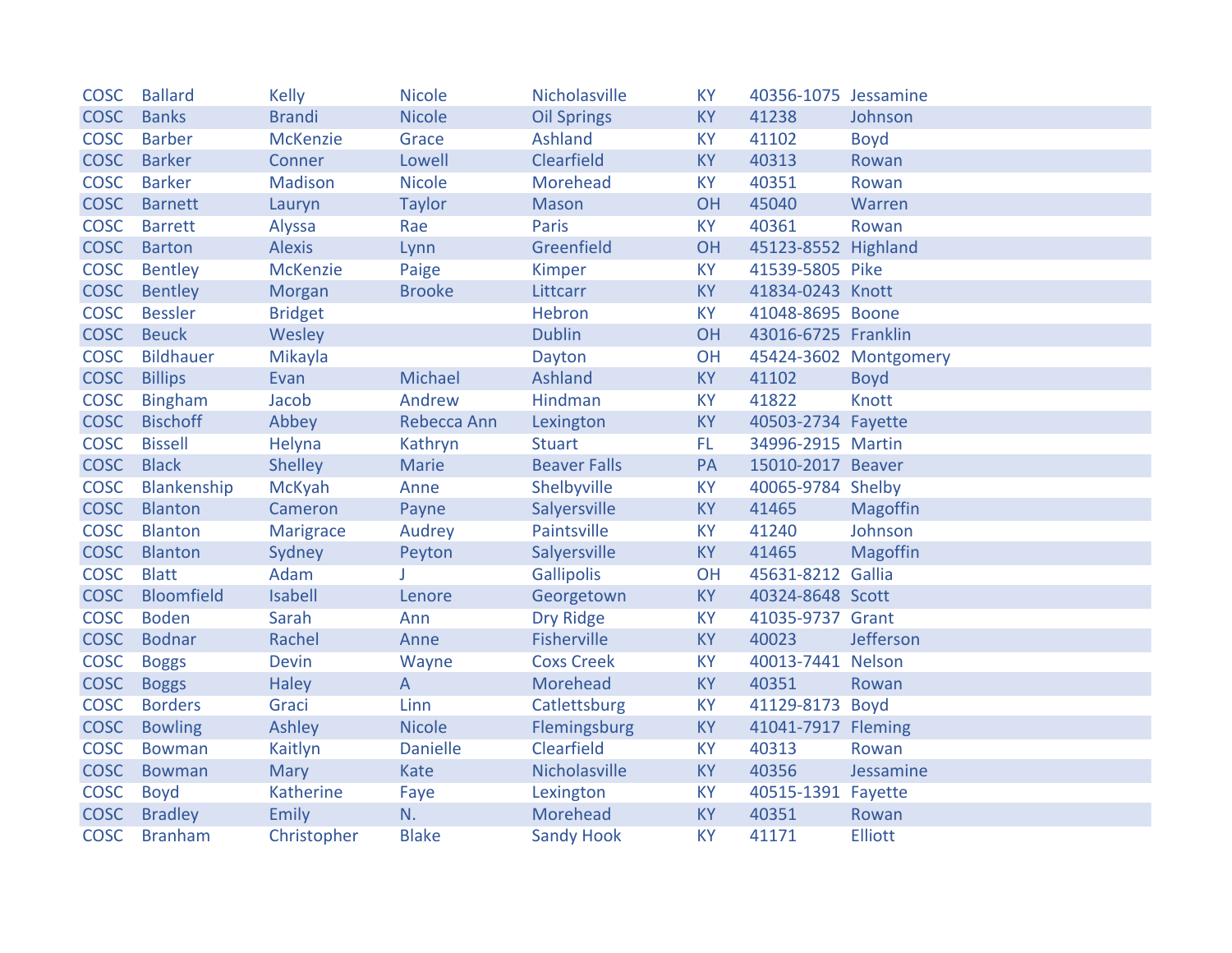| <b>COSC</b> | <b>Branham</b>  | Courtney        |                    | <b>Mason</b>            | OH        | 45040-5655 Warren    |                  |           |
|-------------|-----------------|-----------------|--------------------|-------------------------|-----------|----------------------|------------------|-----------|
| <b>COSC</b> | <b>Branham</b>  | Rachel          | Isabella           | Prestonsburg            | <b>KY</b> | 41653-5412 Floyd     |                  |           |
| <b>COSC</b> | <b>Brewer</b>   | <b>Brittany</b> | Louise             | Greenville              | OH        | 45331-9719 Darke     |                  |           |
| <b>COSC</b> | <b>Brewer</b>   | Courtney        | Paige              | Pikeville               | <b>KY</b> | 41501                | Pike             |           |
| <b>COSC</b> | <b>Brooker</b>  | <b>McKenna</b>  | <b>Nicole</b>      | Waverly                 | OH        | 45690-7509 Pike      |                  |           |
| <b>COSC</b> | <b>Brooks</b>   | Chelsea         | Renee              | Winchester              | <b>KY</b> | 40391-1627 Clark     |                  |           |
| <b>COSC</b> | <b>Brooks</b>   | <b>Dustin</b>   | Lee                | <b>Mount Sterling</b>   | KY        | 40353                | Montgomery       |           |
| <b>COSC</b> | <b>Brooks</b>   | Kyla            | <b>Nancy</b>       | Fayetteville            | OH        | 45118-8427           | <b>Brown</b>     |           |
| <b>COSC</b> | <b>Brooks</b>   | <b>Mykelia</b>  | L.                 | Catlettsburg            | KY        | 41129                | <b>Boyd</b>      |           |
| <b>COSC</b> | <b>Broshear</b> | Grace           | Len Dean           | Shandon                 | OH        | 45063                | <b>Butler</b>    |           |
| <b>COSC</b> | <b>Brower</b>   | Pete            | <b>Nicholas</b>    | Chattanooga             | <b>TN</b> | 37421-8408 Hamilton  |                  |           |
| <b>COSC</b> | <b>Brown</b>    | <b>Braden</b>   | Lee Allen          | Grayson                 | <b>KY</b> | 41143-8517 Carter    |                  |           |
| <b>COSC</b> | <b>Brown</b>    | Jeremy          | Wade               | <b>Olive Hill</b>       | KY        | 41164-1152 Carter    |                  |           |
| <b>COSC</b> | <b>Brown</b>    | Peyton          | <b>Bradlee</b>     | Grayson                 | <b>KY</b> | 41143-8517 Carter    |                  |           |
| <b>COSC</b> | <b>Brown</b>    | Samuel          | <b>Mason</b>       | Campton                 | <b>KY</b> | 41301                | Wolfe            |           |
| <b>COSC</b> | <b>Brown</b>    | Sydney          | <b>Hollis</b>      | <b>Olive Hill</b>       | <b>KY</b> | 41164-5007 Carter    |                  |           |
| <b>COSC</b> | <b>Bubnick</b>  | <b>Billie</b>   | Leann              | <b>Eubank</b>           | <b>KY</b> | 42567-8565 Pulaski   |                  |           |
| <b>COSC</b> | <b>Burke</b>    | Cecil           | <b>Blake</b>       | <b>Jenkins</b>          | <b>KY</b> | 41537-8356 Letcher   |                  |           |
| <b>COSC</b> | <b>Burke</b>    | Emily           | <b>Michelle</b>    | Louisville              | <b>KY</b> | 40258-3080 Jefferson |                  |           |
| <b>COSC</b> | <b>Burke</b>    | Eryn            | Michelle           | Ashland                 | <b>KY</b> | 41102-8412 Boyd      |                  |           |
| <b>COSC</b> | <b>Burrell</b>  | Ariah           | <b>McKai</b>       | Flemingsburg            | KY        | 41041                | <b>Fleming</b>   |           |
| <b>COSC</b> | <b>Buttrey</b>  | Kaitlyn         | Lee                | Campton                 | <b>KY</b> | 41301-9799 Breathitt |                  |           |
| <b>COSC</b> | <b>Byrne</b>    | Gentry          | <b>Kays</b>        | <b>Danville</b>         | KY        | 40422-9715 Boyle     |                  |           |
| <b>COSC</b> | Cadwallader     | Laura           | <b>Nicole</b>      | Williamsburg            | OH        | 45176-9204 Clermont  |                  |           |
| <b>COSC</b> | Callahan        | Cathryn         | <b>Nikole</b>      | Louisville              | <b>KY</b> | 40213                | Jefferson        |           |
| <b>COSC</b> | Callihan        | Payton          | <b>Marie</b>       | <b>Canal Winchester</b> | OH        | 43110                | Georgetown       |           |
| <b>COSC</b> | Callihan        | William         | <b>Van Douglas</b> | Auxier                  | KY        | 41602                | Floyd            |           |
| <b>COSC</b> | Campbell        | Jacqueline      |                    | Jackson                 | <b>KY</b> | 41339-0552 Breathitt |                  |           |
| <b>COSC</b> | Campbell        | Jerry           | Lee                | Jackson                 | <b>KY</b> | 41339                | <b>Breathitt</b> |           |
| <b>COSC</b> | Candra          | <b>Belinda</b>  | Valerie            | <b>Bekasi</b>           |           |                      |                  | Indonesia |
| <b>COSC</b> | Cantrell        | Abigale         | Mae                | <b>Flat Gap</b>         | <b>KY</b> | 41219                | Johnson          |           |
| <b>COSC</b> | Cantrell        | <b>Morgan</b>   | Renee              | Morehead                | <b>KY</b> | 40351                | Rowan            |           |
| <b>COSC</b> | Caraway         | Isabelle        | Sol                | Englewood               | OH        | 45322-2640           | Montgomery       |           |
| <b>COSC</b> | Carey           | Shannon         | <b>Elise</b>       | Independence            | <b>KY</b> | 41051                | Kenton           |           |
|             | COSC Carlington | Kaytlyn         | <b>Brooke</b>      | <b>Stanville</b>        | <b>KY</b> | 41659                | Floyd            |           |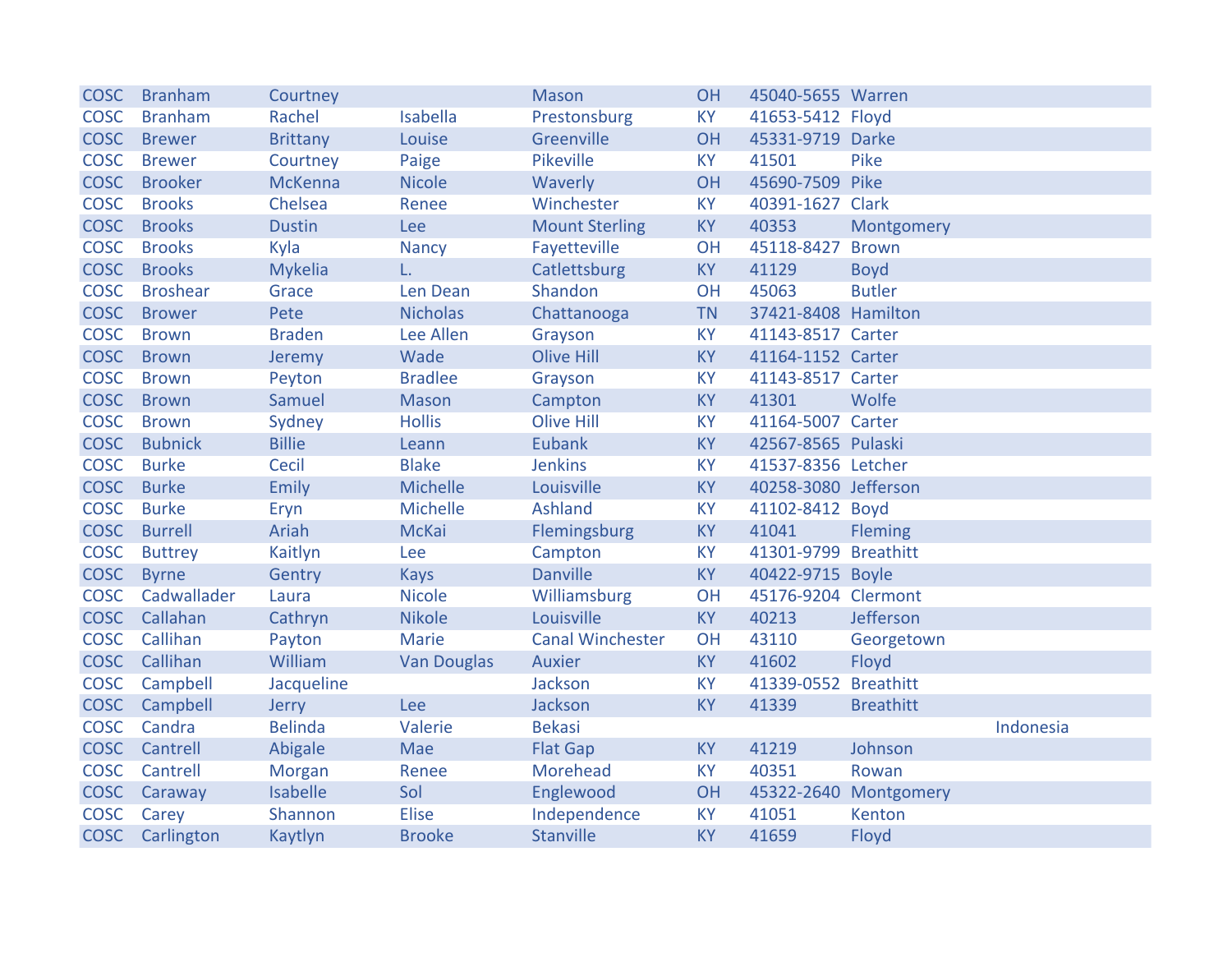| <b>COSC</b> | Carman                | Mia             | Faith               | Louisville         | <b>KY</b> | 40241                | Jefferson   |
|-------------|-----------------------|-----------------|---------------------|--------------------|-----------|----------------------|-------------|
| <b>COSC</b> | Carpenter             | Hannah          | Cierra Jade         | <b>Olive Hill</b>  | <b>KY</b> | 41164                | Carter      |
|             | <b>COSC</b> Carroll   | Isabella        | Rose                | <b>South Point</b> | OH        | 45680-7280 Lawrence  |             |
|             | <b>COSC</b> Carroll   | Michael         | <b>Blake</b>        | London             | <b>KY</b> | 40741                | Laurel      |
| <b>COSC</b> | Carter                | <b>Brian</b>    | Glenn               | Morehead           | <b>KY</b> | 40351                | Rowan       |
|             | COSC Carter           | <b>Brianne</b>  | <b>Nicole</b>       | Somerset           | <b>KY</b> | 42503                | Pulaski     |
|             | <b>COSC</b> Casamento | <b>Marissa</b>  | Rose                | Greenup            | <b>KY</b> | 41144                | Greenup     |
| <b>COSC</b> | Case                  | Samuel          | Lee                 | Morehead           | <b>KY</b> | 40351-1590 Rowan     |             |
| <b>COSC</b> | Cassady               | Ethan           | Wayne               | <b>Ashland</b>     | <b>KY</b> | 41101-3654 Boyd      |             |
|             | COSC Castillo         | Jada            | <b>Delfina</b>      | Louisville         | <b>KY</b> | 40218-2896 Jefferson |             |
| <b>COSC</b> | Cates                 | Sarah           | Rose                | Whitesburg         | <b>KY</b> | 41858-7259 Letcher   |             |
|             | COSC Catron           | Kiersten        |                     | <b>Stanford</b>    | <b>KY</b> | 40484-8351 Lincoln   |             |
| <b>COSC</b> | Caudill               | Jody            | Edwin               | <b>Viper</b>       | <b>KY</b> | 41774-9002 Perry     |             |
| <b>COSC</b> | Caudill               | <b>McKenzie</b> | Lashaye             | Wilmore            | <b>KY</b> | 40390-1491 Jessamine |             |
| <b>COSC</b> | Caudill               | <b>Nicholas</b> | Chase               | Prestonsburg       | <b>KY</b> | 41653-8297 Floyd     |             |
|             | <b>COSC</b> Cavins    | Alanna          | <b>Sacra</b>        | Cumberland         | <b>KY</b> | 40823                | Harlan      |
|             | COSC Chadwell         | Sydney          | Leigh               | <b>Booneville</b>  | <b>KY</b> | 41314                | Owsley      |
|             | COSC Chaffin          | Courtney        | <b>Taylor</b>       | Cincinnati         | OH        | 45244-1536 Hamilton  |             |
| <b>COSC</b> | Chandler              | Ethan           | James               | Flatwoods          | <b>KY</b> | 41139                | Greenup     |
|             | COSC Chaney           | Abigail         | Elizabeth           | <b>Booneville</b>  | <b>KY</b> | 41314-7096 Owsley    |             |
|             | COSC Chapman          | Kody            | Michael             | <b>Olive Hill</b>  | <b>KY</b> | 41164                | Carter      |
| <b>COSC</b> | Chase                 | <b>Riley</b>    | Matthew             | <b>Castle Rock</b> | CO        | 80109-3740           |             |
| <b>COSC</b> | <b>Childers</b>       | Jose            |                     | Pikeville          | <b>KY</b> | 41501-8700 Pike      |             |
|             | COSC Chism            | Cody            | Ryan                | <b>Butler</b>      | <b>KY</b> | 41006-9204 Pendleton |             |
| <b>COSC</b> | <b>Clark</b>          | Caleb           | Andrew              | Winchester         | <b>KY</b> | 40391-1111 Clark     |             |
| <b>COSC</b> | <b>Clark</b>          | Cera            | <b>Allison Shae</b> | <b>Essie</b>       | <b>KY</b> | 40827-7016 Leslie    |             |
| <b>COSC</b> | <b>Clark</b>          | Georgia         | Cali                | Princeton          | KY        | 42445-6059 Caldwell  |             |
| <b>COSC</b> | <b>Clatos</b>         | Hannah          | Renae               | Morehead           | <b>KY</b> | 40351-9080 Rowan     |             |
| <b>COSC</b> | Cline                 | Cody            | Ryan                | Ashland            | <b>KY</b> | 41101-4928 Boyd      |             |
| <b>COSC</b> | Coldiron              | Ethan           | Joseph              | Greenup            | <b>KY</b> | 41144                | Greenup     |
| <b>COSC</b> | Cole                  | Mackenzie       | <b>Noland</b>       | Ashland            | <b>KY</b> | 41101                | <b>Boyd</b> |
| <b>COSC</b> | Coleman               | <b>Kayly</b>    | Alison              | <b>Hatfield</b>    | <b>KY</b> | 41514                | Pike        |
| <b>COSC</b> | Coleman               | Keneisha        | Marie               | Meyersdale         | PA        | 15552                | Somerset    |
|             | COSC Collins          | <b>Nicholas</b> | Dean                | Ashland            | <b>KY</b> | 41102                | <b>Boyd</b> |
|             | COSC Colvin           | Sarah           | Е                   | Paintsville        | <b>KY</b> | 41240-9329 Johnson   |             |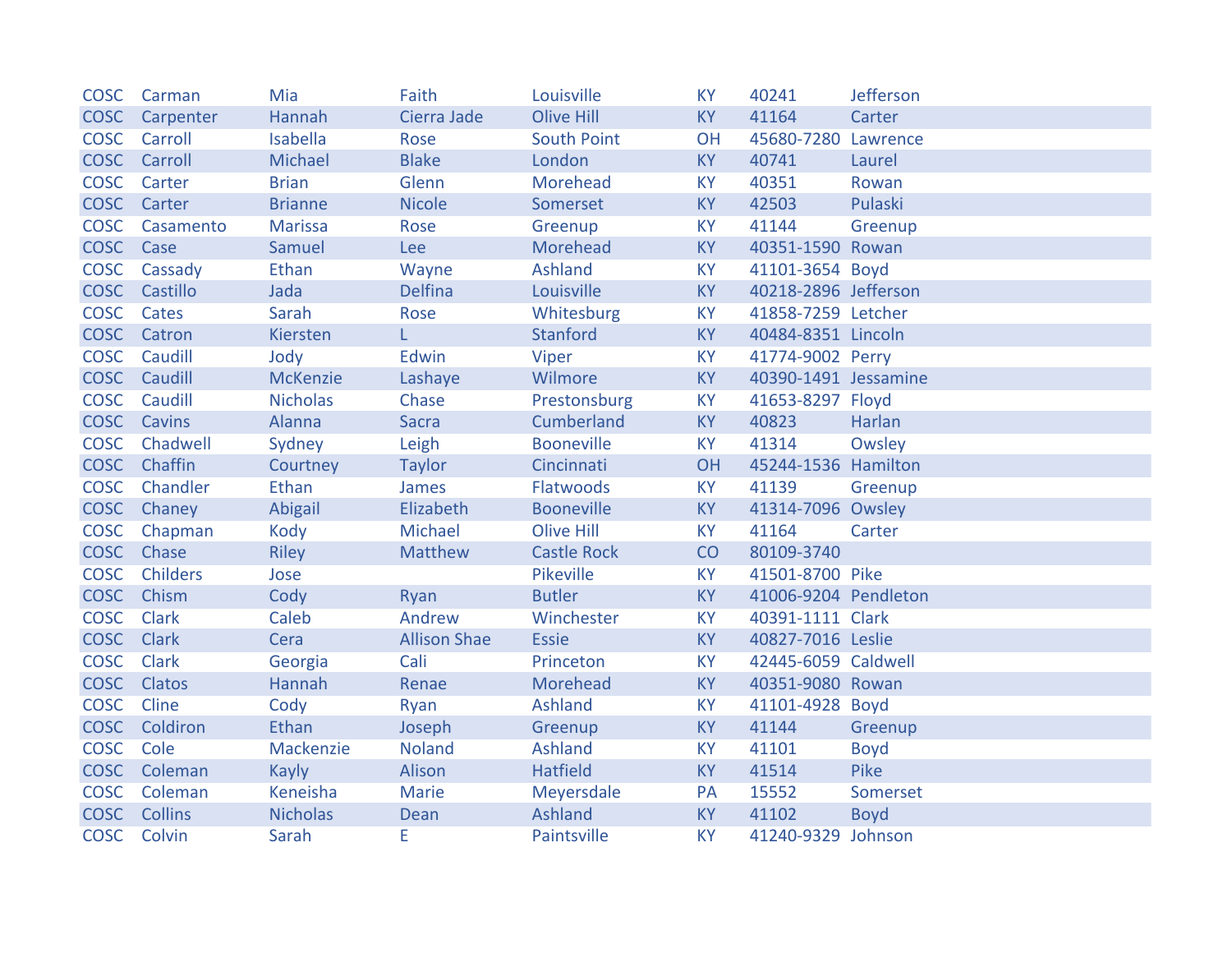|             | COSC Combs       | Franklin       | Clay            | Hueysville            | <b>KY</b> | 41640-8946 Knott      |                       |                    |
|-------------|------------------|----------------|-----------------|-----------------------|-----------|-----------------------|-----------------------|--------------------|
| <b>COSC</b> | Compton          | Lauren         | Paige           | Pikeville             | <b>KY</b> | 41501-3620 Pike       |                       |                    |
| <b>COSC</b> | Compton          | Sadie          | Rebecca         | Pikeville             | <b>KY</b> | 41501                 | Pike                  |                    |
| <b>COSC</b> | Conley           | Keenan         | O'Brien         | Salyersville          | <b>KY</b> | 41465-0025 Magoffin   |                       |                    |
| <b>COSC</b> | Conley           | <b>Megan</b>   | <b>Nicole</b>   | Ashland               | <b>KY</b> | 41102                 | <b>Boyd</b>           |                    |
| <b>COSC</b> | Conley           | William        | <b>Noah</b>     | <b>West Liberty</b>   | <b>KY</b> | 41472-9633 Morgan     |                       |                    |
| <b>COSC</b> | Connolly         | <b>Bridget</b> |                 | Auckland              |           |                       |                       | <b>New Zealand</b> |
| <b>COSC</b> | Cook             | Emily          | Jane            | Morehead              | <b>KY</b> | 40351                 | Rowan                 |                    |
| <b>COSC</b> | Cool             | Samantha       | <b>McKenzie</b> | Pikeville             | <b>KY</b> | 41501                 | Pike                  |                    |
| <b>COSC</b> | Cooley           | <b>Noah</b>    | Alexander       | <b>Fort Thomas</b>    | <b>KY</b> | 41075                 | Campbell              |                    |
| <b>COSC</b> | Coomer           | Adrianna       | Paige           | Jackson               | <b>KY</b> | 41339                 | <b>Breathitt</b>      |                    |
| <b>COSC</b> | Coomer           | Casey          | Lorriena        | <b>Nancy</b>          | KY        | 42544                 | Pulaski               |                    |
|             | COSC Coontz      | Olivia         | M.              | <b>Mount Sterling</b> | <b>KY</b> |                       | 40353-9761 Montgomery |                    |
| <b>COSC</b> | Cornett          | Jacob          | Chandler        | Morehead              | <b>KY</b> | 40351-8281 Rowan      |                       |                    |
| <b>COSC</b> | Cottrell         | Kirsten        | <b>Baily</b>    | <b>Berea</b>          | <b>KY</b> | 40403-9559 Madison    |                       |                    |
| <b>COSC</b> | Coulter          | <b>Katie</b>   | <b>Delaney</b>  | Shelbyville           | KY        | 40065                 | Shelby                |                    |
| <b>COSC</b> | Courtney         | Kendra         | L.              | <b>Berry</b>          | <b>KY</b> | 41003                 | <b>Harrison</b>       |                    |
| <b>COSC</b> | Coverdale        | Chase          | Hunter          | Louisa                | <b>KY</b> | 41230                 | Lawrence              |                    |
| <b>COSC</b> | Covington        | Isaiah         | Cole            | Georgetown            | <b>KY</b> | 40324-8079 Scott      |                       |                    |
| <b>COSC</b> | Cox              | Adam           | Matthew         | Waddy                 | <b>KY</b> | 40076                 | Shelby                |                    |
| <b>COSC</b> | Cox              | Kaitlyn        | Renee           | Florence              | <b>KY</b> | 41042                 | <b>Boone</b>          |                    |
| <b>COSC</b> | Craig            | Lexie          | Morgan          | Owingsville           | <b>KY</b> | 40360                 | <b>Bath</b>           |                    |
| <b>COSC</b> | Crisp            | Katelyn        | Amber           | <b>Ashland</b>        | <b>KY</b> | 41102-8573            | <b>Boyd</b>           |                    |
| <b>COSC</b> | Crouch           | Caleb          | <b>Bishop</b>   | Sharpsburg            | <b>KY</b> | 40374-9506 Bath       |                       |                    |
| <b>COSC</b> | Crouch           | Sara           | <b>Beth</b>     | Olympia               | <b>KY</b> | 40358                 | <b>Bath</b>           |                    |
| <b>COSC</b> | Crutcher         | Caitlin        | D               | Madisonville          | KY        | 42431-9127 Hopkins    |                       |                    |
|             | COSC Crutchfield | Carly          | Gwinn           | Charleston            | <b>WV</b> | 25312-5615 Kanawha    |                       |                    |
| <b>COSC</b> | Cruz             | Valerie        | Lenix           | Windsor               | <b>CT</b> | 06095-3229 Hartford   |                       |                    |
| <b>COSC</b> | <b>Cummins</b>   | <b>Darci</b>   | Renee           | Williamstown          | <b>KY</b> | 41097                 | Grant                 |                    |
| <b>COSC</b> | Cundiff          | Katlyn         | Faith           | Clearfield            | <b>KY</b> | 40313                 | Pike                  |                    |
| <b>COSC</b> | Cusick           | Justin         | Michael         | Shepherdsville        | <b>KY</b> | 40165-6205 Bullitt    |                       |                    |
| <b>COSC</b> | <b>Daigle</b>    | Alyssa         | <b>Nicole</b>   | <b>Derry</b>          | <b>NH</b> | 03038-5003 Rockingham |                       |                    |
| <b>COSC</b> | <b>Dale</b>      | Liam           | Keith           | Elizabethtown         | <b>KY</b> | 42701-4610 Hardin     |                       |                    |
| <b>COSC</b> | Dalrymple        | Jerry          | Lee             | <b>Stanton</b>        | KY        | 40380-9795 Powell     |                       |                    |
| <b>COSC</b> | <b>Dalton</b>    | <b>Bradley</b> | J. M.           | <b>Inez</b>           | <b>KY</b> | 41224                 | <b>Martin</b>         |                    |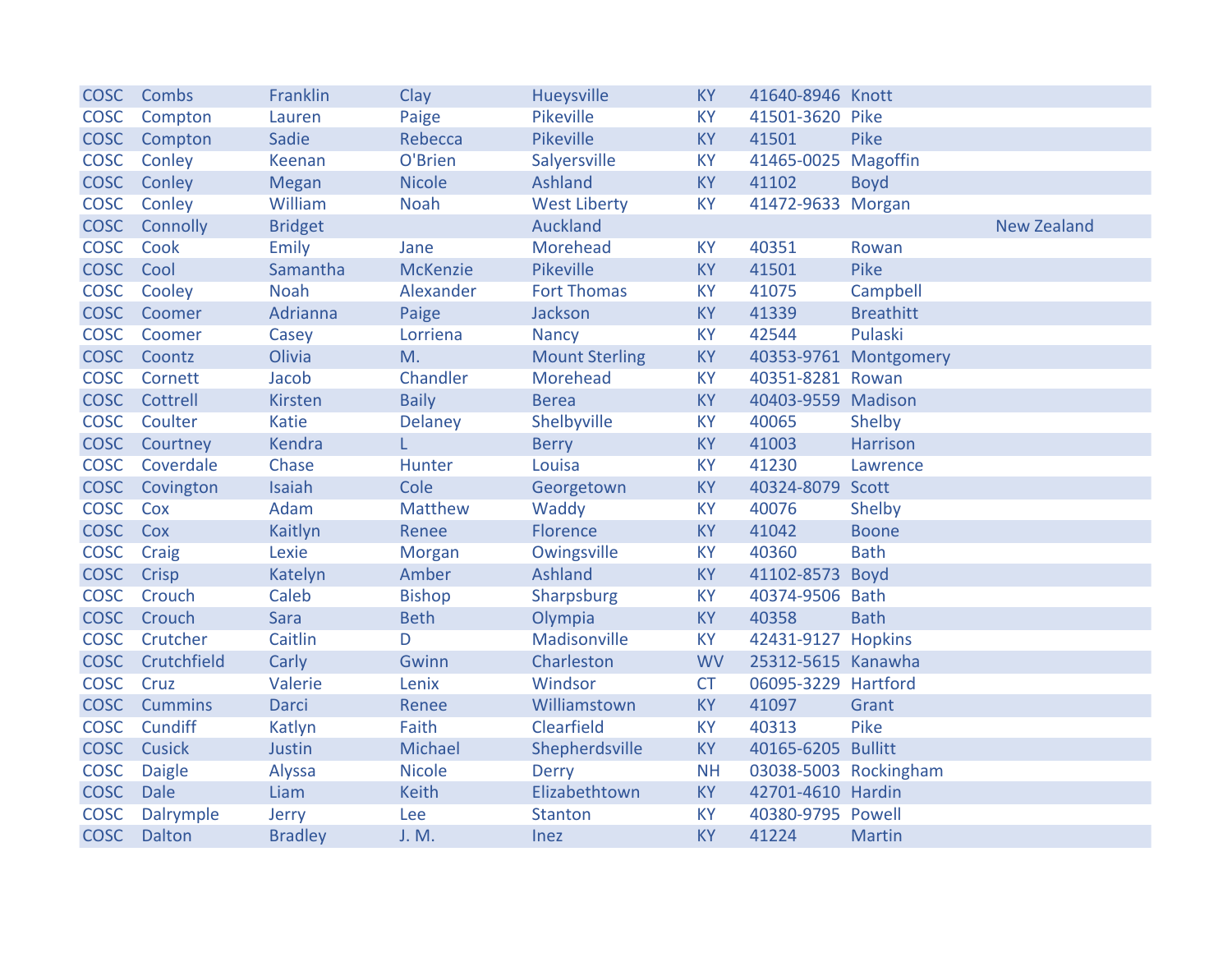| <b>COSC</b> | Dalton           | Jeremy          |                 | <b>West Liberty</b>   | <b>KY</b>      | 41472-1061 Morgan     |                       |
|-------------|------------------|-----------------|-----------------|-----------------------|----------------|-----------------------|-----------------------|
| <b>COSC</b> | Damron           | <b>Noah</b>     | <b>Bradley</b>  | Pikeville             | <b>KY</b>      | 41501-6432 Pike       |                       |
| <b>COSC</b> | <b>Daniels</b>   | Jacob           | Anthony         | Pikeville             | <b>KY</b>      | 41501                 | Pike                  |
| <b>COSC</b> | Darlington       | <b>Sierra</b>   | $\mathsf{C}$    | Georgetown            | OH             | 45121                 | <b>Brown</b>          |
| <b>COSC</b> | <b>Davis</b>     | Christopher     | Logan           | Lawrenceburg          | <b>KY</b>      | 40342                 | Anderson              |
| <b>COSC</b> | <b>Davis</b>     | <b>Dalton</b>   | Lee             | <b>Olive Hill</b>     | <b>KY</b>      | 41164-7690 Carter     |                       |
| <b>COSC</b> | <b>Davis</b>     | Jacob           | <b>Brooks</b>   | Flatwoods             | <b>KY</b>      | 41139                 | Greenup               |
| <b>COSC</b> | Dawson           | Audrey          | A               | Louisville            | <b>KY</b>      | 40203                 | Jefferson             |
| <b>COSC</b> | Dawson           | <b>McKenna</b>  | Hope            | Louisville            | <b>KY</b>      | 40214-6525 Jefferson  |                       |
| <b>COSC</b> | Day              | Hannah          | Elizabeth       | <b>Ashland</b>        | <b>KY</b>      | 41102-6907 Boyd       |                       |
| <b>COSC</b> | Dean             | <b>Brock</b>    |                 | Greenfield            | OH             | 45123-8201 Highland   |                       |
| <b>COSC</b> | Dean             | Calista         | Rose            | Corbin                | <b>KY</b>      | 40701-1777 Whitley    |                       |
| <b>COSC</b> | <b>Dehart</b>    | Sydney          | <b>Madison</b>  | <b>Olive Hill</b>     | <b>KY</b>      | 41164                 | Carter                |
| <b>COSC</b> | Dennis           | <b>Brittney</b> | Morgan          | Jackson               | <b>KY</b>      | 41339-7283 Breathitt  |                       |
| <b>COSC</b> | Dennis           | Kourtney        | Paige           | Morehead              | <b>KY</b>      | 40351                 | Rowan                 |
| <b>COSC</b> | <b>Dickerson</b> | Alec            | Ryan            | La Grange             | <b>KY</b>      | 40031-2304 Oldham     |                       |
| <b>COSC</b> | <b>Diddle</b>    | <b>Daniel</b>   | <b>Thomas</b>   | Morehead              | <b>KY</b>      | 40351                 | Rowan                 |
| <b>COSC</b> | <b>Diehl</b>     | Erin            | Kate            | <b>East Earl</b>      | PA             | 17519-9582 Lancaster  |                       |
| <b>COSC</b> | Dillingham       | Peyton          |                 | <b>Normal</b>         | IL.            | 61761-5457 McLean     |                       |
| <b>COSC</b> | <b>Dillow</b>    | <b>Haley</b>    | L.              | Canada                | <b>KY</b>      | 41519                 | Pike                  |
| <b>COSC</b> | <b>Dodrill</b>   | <b>Maddie</b>   | <b>Danielle</b> | Asbury                | <b>WV</b>      | 24916-9219 Greenbrier |                       |
| <b>COSC</b> | Dorn             | Abbigail        | Rene            | Lambertville          | M <sub>l</sub> | 48144                 | Monroe                |
| <b>COSC</b> | Dowden           | <b>Kendal</b>   | Elizabeth       | Carlisle              | <b>KY</b>      | 40311-9740 Nicholas   |                       |
| <b>COSC</b> | Dowdy            | Emmalea         | Katherine       | <b>South Shore</b>    | KY             | 41175-9163 Greenup    |                       |
| <b>COSC</b> | <b>Dreyer</b>    | Chase           | <b>Daniel</b>   | <b>Holland</b>        | MI             | 49424-6166 Ottawa     |                       |
| <b>COSC</b> | <b>Druen</b>     | Maiyuki         | Ito             | Shepherdsville        | <b>KY</b>      | 40165                 | <b>Bullitt</b>        |
| <b>COSC</b> | <b>Druin</b>     | Allison         | Lee             | Olaton                | <b>KY</b>      | 42361-9721 Ohio       |                       |
| <b>COSC</b> | <b>Dufrene</b>   | <b>Brynn</b>    | Ashlynn         | Foster                | <b>KY</b>      | 41043-9460 Bracken    |                       |
| <b>COSC</b> | Dunaway          | Leevi           | <b>Tanner</b>   | Maysville             | <b>KY</b>      | 41056                 | <b>Mason</b>          |
| <b>COSC</b> | <b>Durant</b>    | Matthew         | Sedgwick        | Lexington             | <b>KY</b>      | 40509-4513 Fayette    |                       |
| <b>COSC</b> | <b>Dutiel</b>    | Kobe            | <b>Drew</b>     | South Webster         | OH             | 45682-8980 Scioto     |                       |
| <b>COSC</b> | <b>Duvall</b>    | <b>Dylan</b>    | Ray             | Owenton               | <b>KY</b>      | 40359-3015 Owen       |                       |
| <b>COSC</b> | <b>Duvall</b>    | Samantha        | Lillie-Ann      | <b>Olive Hill</b>     | <b>KY</b>      | 41164-7996 Carter     |                       |
| <b>COSC</b> | Eads             | Jeffrey         | Jacob           | <b>Mount Sterling</b> | <b>KY</b>      |                       | 40353-9388 Montgomery |
| <b>COSC</b> | Eads             | <b>Mason</b>    | <b>Tyler</b>    | <b>Mount Sterling</b> | <b>KY</b>      |                       | 40353-9388 Montgomery |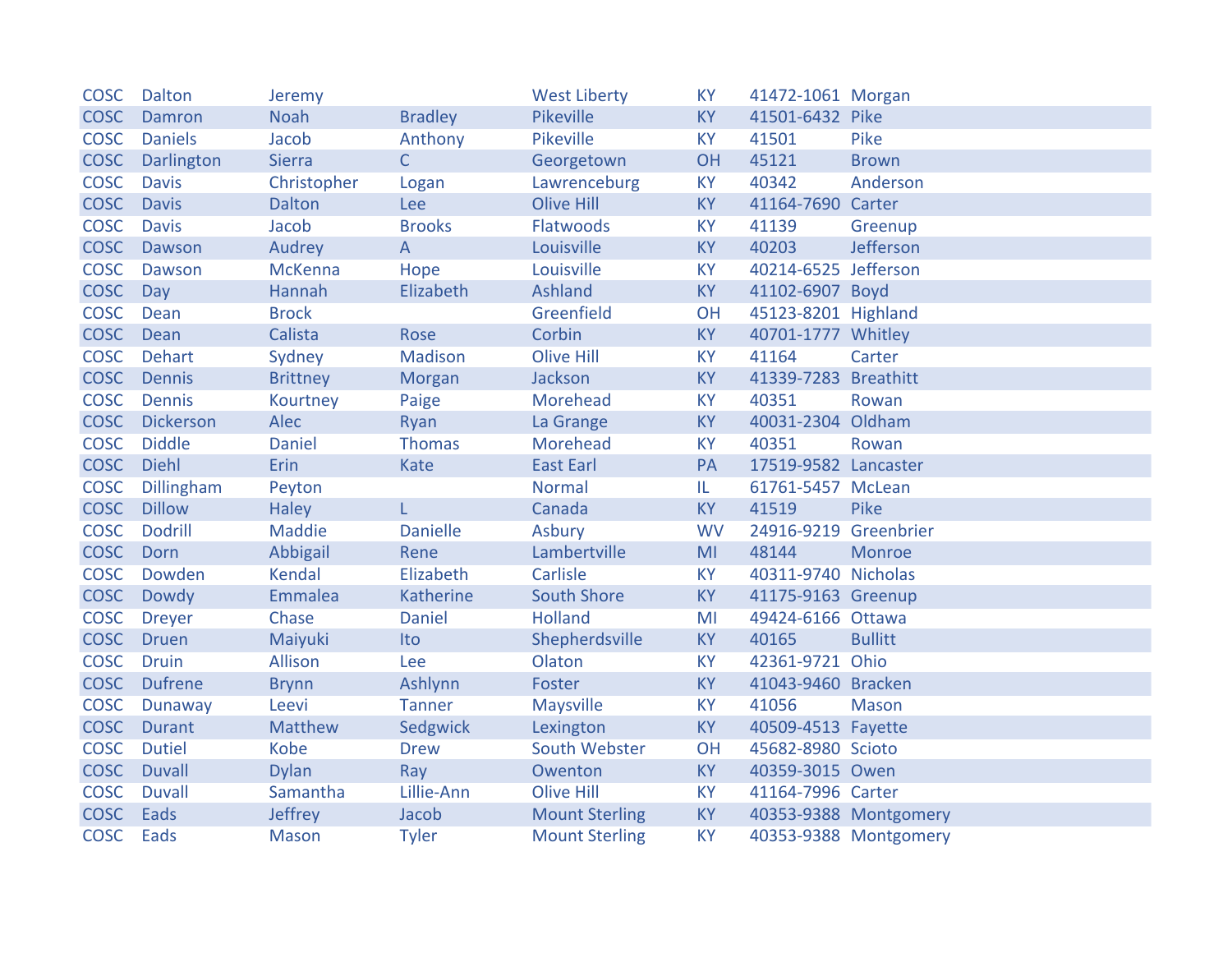| <b>COSC</b> | Eastham         | <b>Kaitlin</b> | Elizabeth        | Greenup              | <b>KY</b> | 41144-7149 Greenup  |               |
|-------------|-----------------|----------------|------------------|----------------------|-----------|---------------------|---------------|
| <b>COSC</b> | <b>Edwards</b>  | Cory           | Evan             | Chesapeake           | OH        | 45619-8566 Lawrence |               |
| <b>COSC</b> | <b>Edwards</b>  | <b>Kaylie</b>  | Lynn             | <b>Bevinsville</b>   | <b>KY</b> | 41606-0025 Floyd    |               |
| <b>COSC</b> | Ehr             | Anna           | Grace            | Lawrenceburg         | <b>KY</b> | 40342               | Anderson      |
| <b>COSC</b> | <b>Ekstrand</b> | <b>Kristen</b> | Elisabeth        | <b>Batavia</b>       | OH        | 45103-1094 Clermont |               |
| <b>COSC</b> | Elam            | Jacob          | Wyatt            | <b>West Liberty</b>  | KY        | 41472-8999 Morgan   |               |
| <b>COSC</b> | Eldridge        | <b>McKenna</b> | Mae              | Quincy               | <b>KY</b> | 41166               | Lewis         |
| <b>COSC</b> | <b>Elkins</b>   | <b>Emily</b>   | Grace            | Wurtland             | <b>KY</b> | 41144-1513 Greenup  |               |
| <b>COSC</b> | <b>Elkins</b>   | Jana           | Lynn             | Greenup              | KY        | 41144-9266 Greenup  |               |
| <b>COSC</b> | <b>Ellis</b>    | Aleah          | <b>Beth</b>      | <b>Mason</b>         | OH        | 45040-5777 Warren   |               |
| <b>COSC</b> | Elmore          | Chelsea        | Ruth             | Middleburg           | KY        | 42541               | Casey         |
| <b>COSC</b> | Embry           | Kyle           | Jacob            | <b>Hartford</b>      | <b>KY</b> | 42347-9586 Ohio     |               |
| <b>COSC</b> | Engell          | Sarah          | <b>Joy Grace</b> | <b>Tyner</b>         | <b>KY</b> | 40486-8116 Jackson  |               |
| <b>COSC</b> | Epperson        | <b>Breanna</b> | Hope             | <b>Wallins Creek</b> | <b>KY</b> | 40873               | Harlan        |
| <b>COSC</b> | Ernst           | Austin         | <b>Daniel</b>    | Pendleton            | <b>KY</b> | 40055               | Henry         |
| <b>COSC</b> | Ernst           | Sonny          | <b>Edward</b>    | Morehead             | <b>KY</b> | 40351-9750 Rowan    |               |
| <b>COSC</b> | Estep           | Sarah          | Elizabeth        | <b>Science Hill</b>  | <b>KY</b> | 42553-9317 Pulaski  |               |
| <b>COSC</b> | <b>Estes</b>    | Laura          | Lynn             | Somerset             | <b>KY</b> | 42503-2508 Pulaski  |               |
| <b>COSC</b> | <b>Estes</b>    | Sara           | Marie            | Beattyville          | <b>KY</b> | 41311-8152 Lee      |               |
| <b>COSC</b> | Evans           | Cody           | Allen            | <b>Heidrick</b>      | <b>KY</b> | 40949-0399 Knox     |               |
| <b>COSC</b> | Evans           | Jaycee         | Morgen           | Vanceburg            | KY        | 41179-5434 Lewis    |               |
| <b>COSC</b> | Evans           | Lauren         | Grace            | Vanceburg            | <b>KY</b> | 41179               | Lewis         |
| <b>COSC</b> | Evans           | <b>Taylor</b>  | <b>Nicole</b>    | Sonora               | <b>KY</b> | 42776-9423 Hardin   |               |
| <b>COSC</b> | Everman         | <b>Katie</b>   | Lynn             | Morehead             | <b>KY</b> | 40351               | Rowan         |
| <b>COSC</b> | Fagan           | Abigail        | Elizabeth        | Cumming              | <b>GA</b> | 30040-8367 Forsyth  |               |
| <b>COSC</b> | Fails           | Jasmine        | <b>Belle</b>     | <b>Monroe</b>        | <b>OH</b> | 45050               | <b>Butler</b> |
| <b>COSC</b> | Faine           | Indya          | Rhyanna          | Paintsville          | <b>KY</b> | 41240-9083 Johnson  |               |
| <b>COSC</b> | Fairchild       | Charity        | Jolene           | Leburn               | <b>KY</b> | 41831-8953 Knott    |               |
| <b>COSC</b> | Fairchild       | <b>Shelby</b>  | <b>Alexis</b>    | Louisa               | <b>KY</b> | 41230-5734 Lawrence |               |
| <b>COSC</b> | Faloon          | Sarah          | <b>Marion</b>    | Macomb               | MI        | 48042-6101 Macomb   |               |
| <b>COSC</b> | Faudere         | Alexandria     | Paige            | Owingsville          | <b>KY</b> | 40360               | <b>Bath</b>   |
| <b>COSC</b> | Faul            | Amanda         | Jean             | <b>Dry Ridge</b>     | <b>KY</b> | 41035-7466 Grant    |               |
| <b>COSC</b> | Fazenbaker      | Benjamin       | Timothy          | Ashland              | <b>KY</b> | 41101               | <b>Boyd</b>   |
| <b>COSC</b> | Ferneding       | Hanna          | Rose             | Cincinnati           | OH        | 45247-7838 Hamilton |               |
| <b>COSC</b> | Ferrell         | Allyson        | Jane             | Louisa               | <b>KY</b> | 41230               | Lawrence      |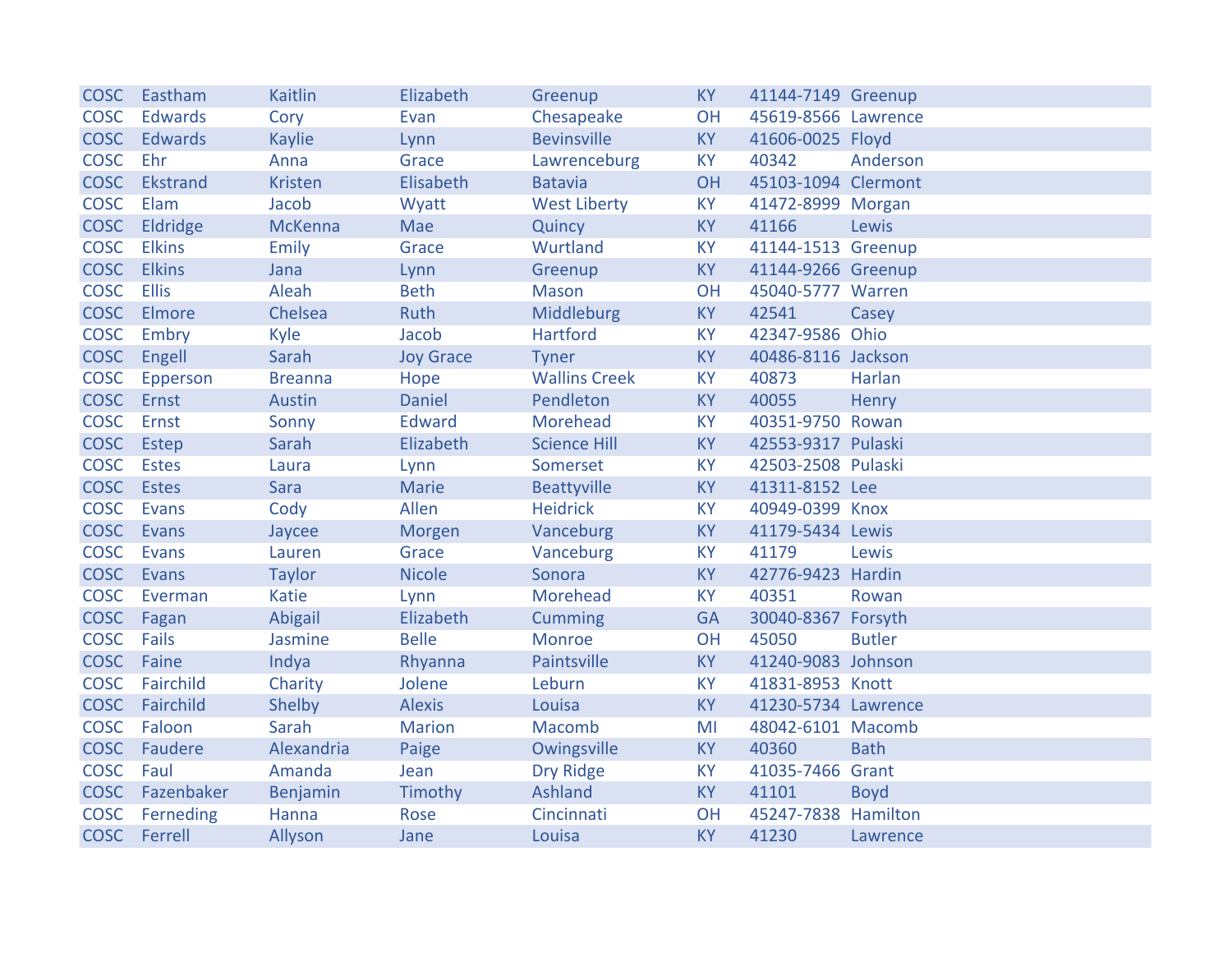| <b>COSC</b> | Fields        | <b>Alexis</b>   | <b>Marie</b>    | <b>Dry Ridge</b>      | <b>KY</b> | 41035                | Grant                 |
|-------------|---------------|-----------------|-----------------|-----------------------|-----------|----------------------|-----------------------|
| <b>COSC</b> | <b>Fields</b> | <b>Krystal</b>  | Elisabeth       | Falmouth              | <b>KY</b> | 41040                | Pendleton             |
| <b>COSC</b> | Findley       | Jalyn           | Rose            | <b>Burlington</b>     | <b>KY</b> | 41005-9359           | <b>Boone</b>          |
| <b>COSC</b> | Fitzpatrick   | John            | <b>Thomas</b>   | Georgetown            | <b>KY</b> | 40324                | <b>Scott</b>          |
| <b>COSC</b> | Flannigan     | <b>Mollee</b>   | <b>Dayle</b>    | Vanceburg             | <b>KY</b> | 41179                | Lewis                 |
| <b>COSC</b> | Flesch        | Madelyn         |                 | Covington             | KY        | 41011-3628 Kenton    |                       |
| <b>COSC</b> | Flora         | Caitlin         | Elizabeth       | Moread                | <b>KY</b> | 40351                | Kenton                |
| <b>COSC</b> | Flynn         | Aaron           | <b>Patrick</b>  | Lawrenceburg          | <b>KY</b> | 40342-9569 Anderson  |                       |
| <b>COSC</b> | Foit          | Gabriel         | Caleb           | <b>South Shore</b>    | <b>KY</b> | 41175-8023 Greenup   |                       |
| <b>COSC</b> | Forish        | Kodi            | E.              | Lexington             | <b>KY</b> | 40509                | Fayette               |
| <b>COSC</b> | Fouch         | <b>Harrison</b> | MacKenzie       | Clearfield            | <b>KY</b> | 40313-9075           | Rowan                 |
| <b>COSC</b> | Fowler        | Cheyenna        | Dawn            | Georgetown            | OH        | 45121                | <b>Brown</b>          |
| <b>COSC</b> | Fraley        | Alex            | Michael         | <b>Mount Sterling</b> | <b>KY</b> |                      | 40353-8228 Montgomery |
| <b>COSC</b> | Fraley        | Makenzi         | Paige           | Grayson               | <b>KY</b> | 41143                | Carter                |
| <b>COSC</b> | Frame         | <b>Nickolas</b> | А.              | <b>Maysville</b>      | <b>KY</b> | 41056                | <b>Mason</b>          |
| <b>COSC</b> | Franzone      | Katelyn         | $\mathsf{D}$    | London                | <b>KY</b> | 40741-9048 Laurel    |                       |
| <b>COSC</b> | Frazier       | Lucas           | G               | Prestonsburg          | <b>KY</b> | 41653-8917 Floyd     |                       |
| <b>COSC</b> | Frazier       | <b>Madison</b>  | Chandler        | Oneida                | <b>KY</b> | 40972                | Clay                  |
| <b>COSC</b> | Frederick     | Rebecca         | Kathrine        | Lawrenceburg          | KY        | 40342-9392 Anderson  |                       |
| <b>COSC</b> | Frisby        | Lauryn          | Macy            | <b>Oil Springs</b>    | KY        | 41238-8917 Johnson   |                       |
| <b>COSC</b> | Fritzel       | <b>Hutton</b>   | Olivia          | Lawrene               | <b>KS</b> | 66049                | <b>Douglas</b>        |
| <b>COSC</b> | Frye          | Katie           | Ann             | Greensburg            | PA        | 15601                | Westmoreland          |
| <b>COSC</b> | Fryer         | Sarah           | Jane            | Corbin                | KY        | 40701-7530 Knox      |                       |
| <b>COSC</b> | Fryman        | Colleen         | $\mathsf{R}$    | <b>Mount Olivet</b>   | <b>KY</b> | 41064-7510 Robertson |                       |
| <b>COSC</b> | Fryman        | <b>Dylan</b>    | <b>Taylor</b>   | Lexington             | <b>KY</b> | 40517-4279 Fayette   |                       |
| <b>COSC</b> | Fugate        | Emma            | Faith           | Ezel                  | <b>KY</b> | 41425-8882 Morgan    |                       |
| <b>COSC</b> | Fulkerson     | Jessica         | Michelle        | Louisville            | KY        | 40223-1016 Jefferson |                       |
| <b>COSC</b> | Fuller        | <b>Kira</b>     | <b>Danielle</b> | Kimper                | <b>KY</b> | 41539                | Pike                  |
| <b>COSC</b> | Gabbard       | <b>Natalie</b>  | Hope            | <b>Gays Creek</b>     | <b>KY</b> | 41745-9054 Perry     |                       |
| <b>COSC</b> | Gaffney       | Grace           |                 | <b>Danville</b>       | <b>KY</b> | 40422-8954 Boyle     |                       |
| <b>COSC</b> | Gagliano      | Matthew         | Dominic         | Morehead              | <b>KY</b> | 40351                | Rowan                 |
| <b>COSC</b> | Gailor        | <b>Madeline</b> | Lee             | Louisville            | <b>KY</b> | 40214-5379           | Jefferson             |
| <b>COSC</b> | Gallion       | Kayle           | Dawn            | Grayson               | <b>KY</b> | 41143                | Carter                |
| <b>COSC</b> | Gibson        | <b>Emily</b>    | Isabella        | Hyden                 | KY        | 41749                | Leslie                |
| <b>COSC</b> | Gilbert       | Sarah           | Jessica         | Frankfort             | <b>KY</b> | 40601-9755 Franklin  |                       |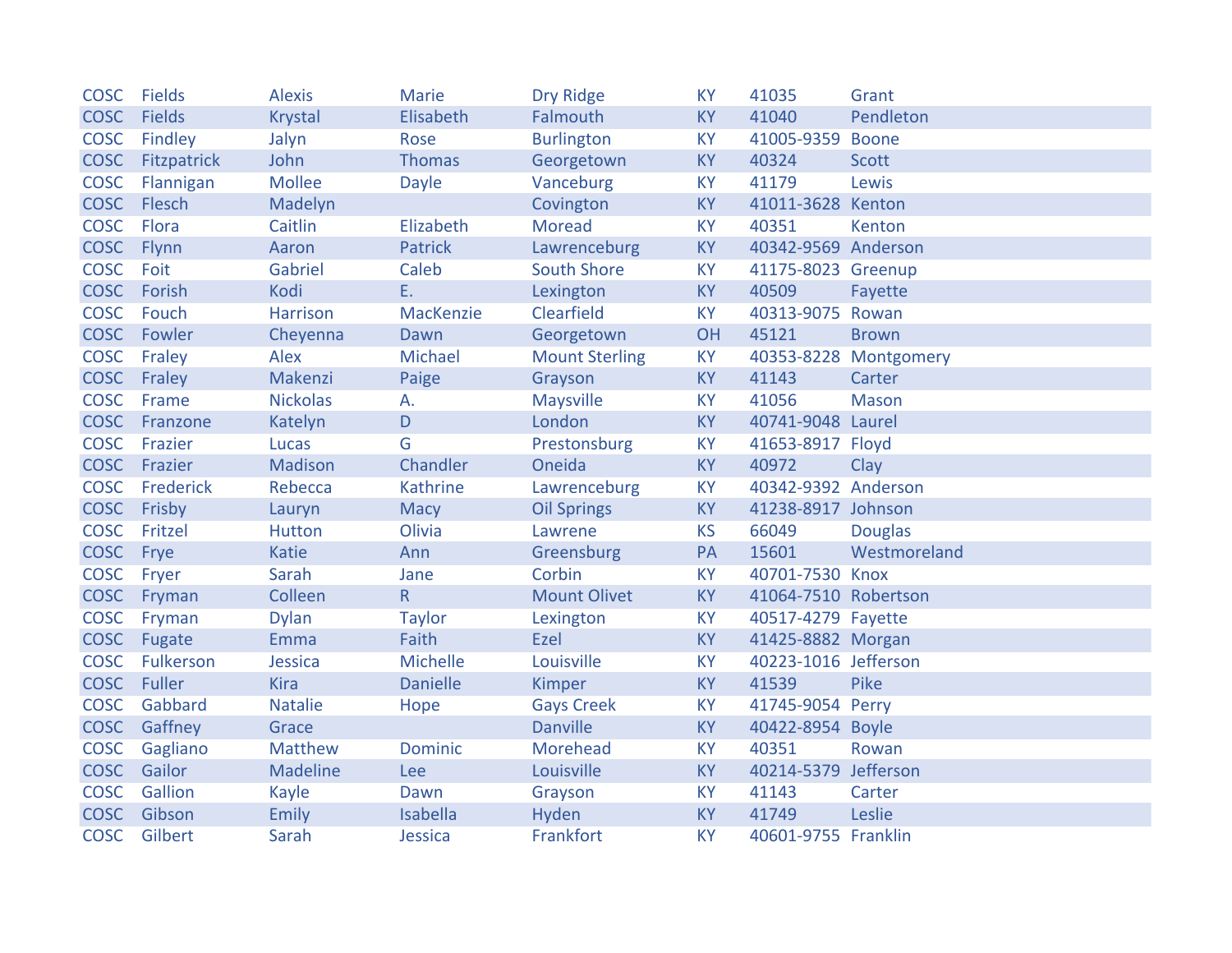| <b>COSC</b> | Gillispie      | Abigail        | Paige            | Grayson             | <b>KY</b>  | 41143-7583 Carter   |                 |
|-------------|----------------|----------------|------------------|---------------------|------------|---------------------|-----------------|
| <b>COSC</b> | Gilvin         | Franklin       | <b>Dee</b>       | <b>Green Valley</b> | <b>AZ</b>  | 85614-3821 Pima     |                 |
| <b>COSC</b> | Giovannini     | Anna           | Grace            | Conway              | <b>AR</b>  | 72034               | Conway          |
| <b>COSC</b> | Gipson         | Margaret       | Grace            | Salyersville        | <b>KY</b>  | 41465               | <b>Magoffin</b> |
| <b>COSC</b> | Goble          | Linzie         | Ashton           | <b>Flat Gap</b>     | KY         | 41219-9316 Johnson  |                 |
| <b>COSC</b> | Goetz          | Cassidy        | Faith            | <b>Stanford</b>     | <b>KY</b>  | 40484-8944 Lincoln  |                 |
| <b>COSC</b> | Goins          | <b>Destiny</b> | <b>Denise</b>    | Catlettsburg        | <b>KY</b>  | 41129               | <b>Boyd</b>     |
| <b>COSC</b> | Gooslin        | Jacob          | Connor           | Lexington           | KY         | 40509-6900          | Fayette         |
| <b>COSC</b> | Grabowski      | Shannon        | Christiana-Soo   | Louisville          | <b>KY</b>  | 40222               | Jefferson       |
| <b>COSC</b> | Grayson        | Alexandra      | <b>Mattingly</b> | Louisa              | <b>KY</b>  | 41230               | Lawrence        |
| <b>COSC</b> | Grayson        | William        | Luke             | <b>Rush</b>         | KY         | 41168               | <b>Boyd</b>     |
| <b>COSC</b> | Greenhill      | Jacob          | N                | <b>Olive Hill</b>   | <b>KY</b>  | 41164               | Carter          |
| <b>COSC</b> | Grierson       | <b>Madison</b> | Paige            | <b>Tram</b>         | KY         | 41663-8300 Floyd    |                 |
| <b>COSC</b> | Griffith       | Joshua         | <b>David</b>     | Kimper              | <b>KY</b>  | 41539               | Pike            |
| <b>COSC</b> | Griffith       | <b>Richard</b> | Landon           | <b>Sandy Hook</b>   | <b>KY</b>  | 41171-0406 Elliott  |                 |
| <b>COSC</b> | Grimes         | Andrea         | <b>Nicole</b>    | Lebanon             | OH         | 45036-7804 Warren   |                 |
| <b>COSC</b> | Grosser        | Kayla          | M                | Florence            | <b>KY</b>  | 41042-7847 Boone    |                 |
| <b>COSC</b> | Grupe          | <b>Dylan</b>   | Charon           | Lexington           | <b>KY</b>  | 40514               | Fayette         |
| <b>COSC</b> | Guimond        | Nakayla        | L                | Morehead            | <b>KY</b>  | 40351               | Rowan           |
| <b>COSC</b> | Gundler        | Emma           | Claire           | <b>Blanchester</b>  | OH         | 45107               | Clinton         |
| <b>COSC</b> | Gunn           | Sydney         | Marie            | Ferdinand           | ${\sf IN}$ | 47532               | <b>Dubois</b>   |
| <b>COSC</b> | Hacker         | Chayla         | <b>Nicole</b>    | Manchester          | KY         | 40962               | Clay            |
| <b>COSC</b> | Hackworth      | Cassidy        | Sue              | Raceland            | <b>KY</b>  | 41169               | Greenup         |
| <b>COSC</b> | Hackworth      | Joseph         | Anthony          | La Grange           | KY         | 40031               | Oldham          |
| <b>COSC</b> | <b>Hagy</b>    | Alexandria     | Grace            | Pikeville           | <b>KY</b>  | 41502               | Pike            |
| <b>COSC</b> | Hale           | <b>Kenzi</b>   | P                | Pikeville           | <b>KY</b>  | 41501               | Pike            |
| <b>COSC</b> | Hale           | MacKenzie      | Shay             | <b>Sandy Hook</b>   | <b>KY</b>  | 41171-8618          | Elliott         |
| <b>COSC</b> | Hall           | Andrew         | <b>Douglas</b>   | <b>Denver</b>       | KY         | 41222               | Johnson         |
| <b>COSC</b> | Hall           | Dalton         | H                | Nicholasville       | <b>KY</b>  | 40356               | Jessamine       |
| <b>COSC</b> | Hall           | Maui           | <b>Darae</b>     | <b>Topmost</b>      | KY         | 41862-8903          | Knott           |
| <b>COSC</b> | <b>Hallock</b> | Sarah          | Juliette         | Morehead            | <b>KY</b>  | 40351               | Rowan           |
| <b>COSC</b> | Hamilton       | Haileigh       | <b>Marie</b>     | Campton             | <b>KY</b>  | 41301               | Wolfe           |
| <b>COSC</b> | Hamilton       | Randi          | Dawn             | Cache               | OK         | 73527-4008 Comanche |                 |
| <b>COSC</b> | Hamilton       | Savannah       | Constance        | Morehead            | KY         | 40351-8096 Rowan    |                 |
| <b>COSC</b> | Hamm           | <b>Brannan</b> | Lane             | <b>Paris</b>        | <b>KY</b>  | 40361               | <b>Bourbon</b>  |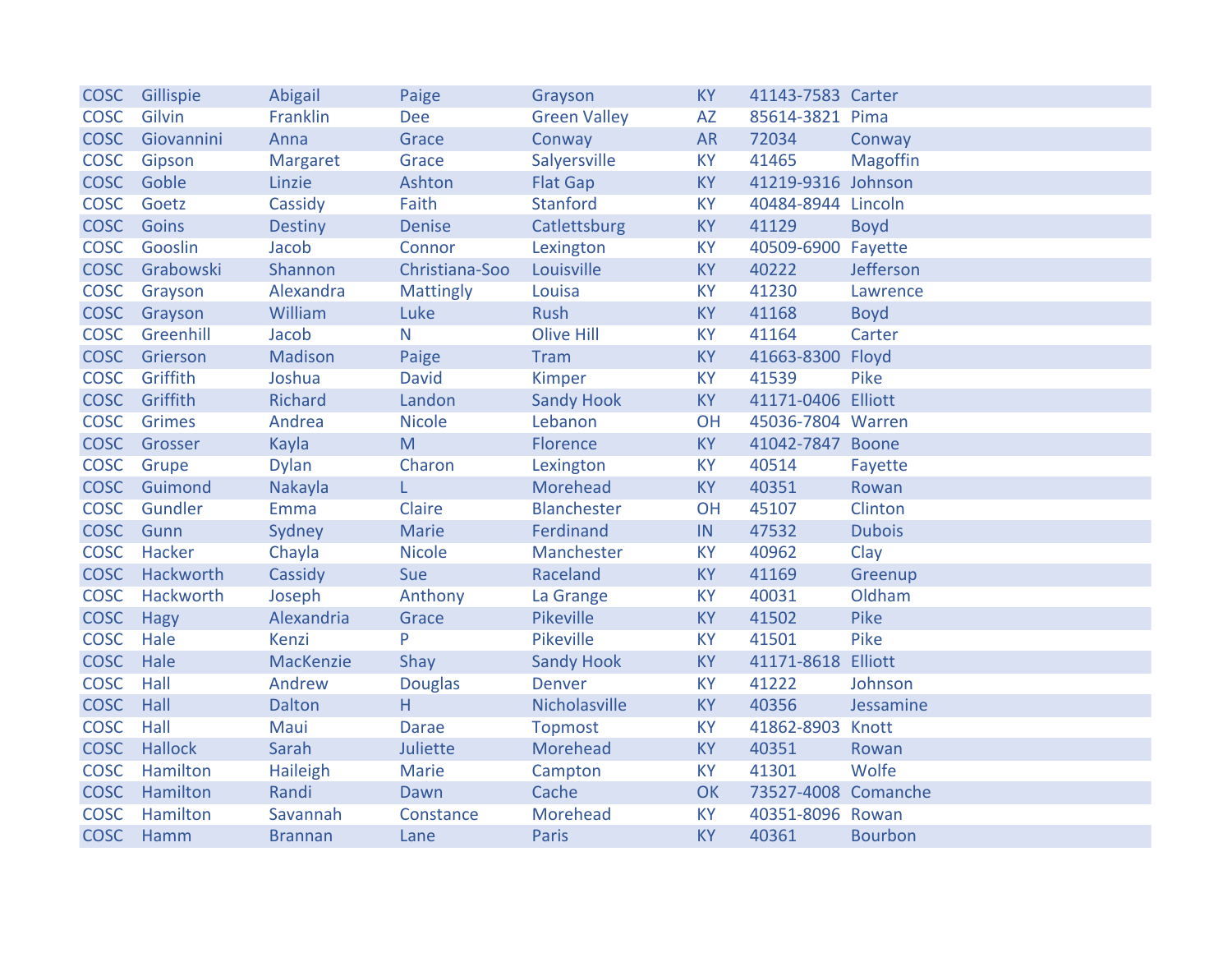| <b>COSC</b> | Hamm           | Jessica         | <b>Noel</b>         | South Vienna          | OH        | 45369               | <b>Clark</b>          |
|-------------|----------------|-----------------|---------------------|-----------------------|-----------|---------------------|-----------------------|
| <b>COSC</b> | Hammonds       | <b>Emily</b>    |                     | Morehead              | <b>KY</b> | 40351-7088 Rowan    |                       |
| <b>COSC</b> | Hampton        | Payton          | Cole                | <b>Hazel Green</b>    | <b>KY</b> | 41332-8926 Morgan   |                       |
| <b>COSC</b> | Hampton        | Ragen           | M                   | Georgetown            | <b>KY</b> | 40324               | <b>Scott</b>          |
| <b>COSC</b> | Hansen         | <b>Skyler</b>   | <b>Noel</b>         | Johnsburg             | IL.       | 60051-6365 McHenry  |                       |
| <b>COSC</b> | Hanshaw        | Hannah          | <b>Nicole</b>       | <b>Olive Hill</b>     | <b>KY</b> | 41164-0230 Carter   |                       |
| <b>COSC</b> | Hardymon       | Shelby          | MacKenzie           | Flemingsburg          | <b>KY</b> | 41041               | <b>Fleming</b>        |
| <b>COSC</b> | Hargett        | <b>Kelsey</b>   | <b>Marie</b>        | Augusta               | <b>KY</b> | 41002               | <b>Bracken</b>        |
| <b>COSC</b> | Harper         | <b>Skyler</b>   | Peyton              | <b>Olive Hill</b>     | <b>KY</b> | 41164-4080 Elliott  |                       |
| <b>COSC</b> | Harrison       | <b>Blake</b>    | Aaron               | <b>Irvine</b>         | <b>KY</b> | 40336-9474 Estill   |                       |
| <b>COSC</b> | Harrison       | <b>David</b>    | <b>Austin</b>       | <b>Berea</b>          | <b>KY</b> | 40403-0000 Madison  |                       |
| <b>COSC</b> | Harrod         | Jacob           | Alan                | Frankfort             | <b>KY</b> | 40601-9095 Franklin |                       |
| <b>COSC</b> | Hart           | <b>Byron</b>    | <b>Duane</b>        | Corbin                | <b>KY</b> | 40701-2157 Whitley  |                       |
| <b>COSC</b> | Hartgrove      | Lyndsey         | Lynn                | <b>Mount Sterling</b> | KY        |                     | 40353-9212 Montgomery |
| <b>COSC</b> | Hartman        | Walker          | Lee                 | Sparta                | <b>KY</b> | 41086               | Gallatin              |
| <b>COSC</b> | Hayes          | Leah            | <b>Nicole</b>       | Southgate             | <b>KY</b> | 41071-3142 Campbell |                       |
| <b>COSC</b> | Haynes         | <b>Brianna</b>  | Page                | Morehead              | <b>KY</b> | 40351               | Rowan                 |
| <b>COSC</b> | Helton         | Amberleigh      | Caitlyn             | <b>Clay City</b>      | <b>KY</b> | 40312-9708 Powell   |                       |
| <b>COSC</b> | Helton         | Reese           | Alexandra           | Corbin                | <b>KY</b> | 40701               | Whitley               |
| <b>COSC</b> | Henderson      | <b>Baylee</b>   | Morgan              | Catlettsburg          | <b>KY</b> | 41129-8318 Boyd     |                       |
| <b>COSC</b> | Hensley        | Kennedy         | Grace               | Paris                 | <b>KY</b> | 40361-9718 Bourbon  |                       |
| <b>COSC</b> | Hester         | <b>Emily</b>    | Claire              | La Grange             | KY        | 40031-8991 Oldham   |                       |
| <b>COSC</b> | <b>Hicks</b>   | Joshua          | <b>Isaac</b>        | <b>Olive Hill</b>     | <b>KY</b> | 41164               | Carter                |
| <b>COSC</b> | <b>Hicks</b>   | <b>Tiffany</b>  | Jo                  | <b>Brooksville</b>    | KY        | 41004               | <b>Bracken</b>        |
| <b>COSC</b> | Hill           | Joseph          | Wayne               | <b>West Liberty</b>   | <b>KY</b> | 41472               | <b>Morgan</b>         |
| <b>COSC</b> | Hinson         | Ryan            | Nathaniel           | <b>Rock Hill</b>      | <b>SC</b> | 29732               | <b>York</b>           |
| <b>COSC</b> | Hoard          | Luke            | Zane                | Crestwood             | <b>KY</b> | 40014-0000 Oldham   |                       |
| <b>COSC</b> | <b>Hobbs</b>   | Savannah        |                     | <b>Russell</b>        | <b>KY</b> | 41169-1622 Greenup  |                       |
| <b>COSC</b> | Hogan          | Michael         | <b>Burke</b>        | Louisa                | <b>KY</b> | 41230-1377 Lawrence |                       |
| <b>COSC</b> | Holbrook       | Zachary         | <b>Neil</b>         | Slemp                 | <b>KY</b> | 41763-8903 Perry    |                       |
| <b>COSC</b> | <b>Holland</b> | Jade            | <b>Aroha Hinkle</b> | Owenton               | <b>KY</b> | 40359               | Owen                  |
| <b>COSC</b> | Hollingsworth  | <b>Emily</b>    | Marie               | Ashland               | <b>KY</b> | 41101               | <b>Boyd</b>           |
| <b>COSC</b> | <b>Holmes</b>  | Alexandra       | Kathleen            | <b>Mayslick</b>       | <b>KY</b> | 41055-8703 Mason    |                       |
| <b>COSC</b> | Holtzclaw      | Lexie           | Addison             | <b>Eubank</b>         | KY        | 42567-9609 Pulaski  |                       |
| <b>COSC</b> | <b>Hopkins</b> | <b>Makenzie</b> | D                   | Cynthiana             | <b>KY</b> | 41031               | <b>Harrison</b>       |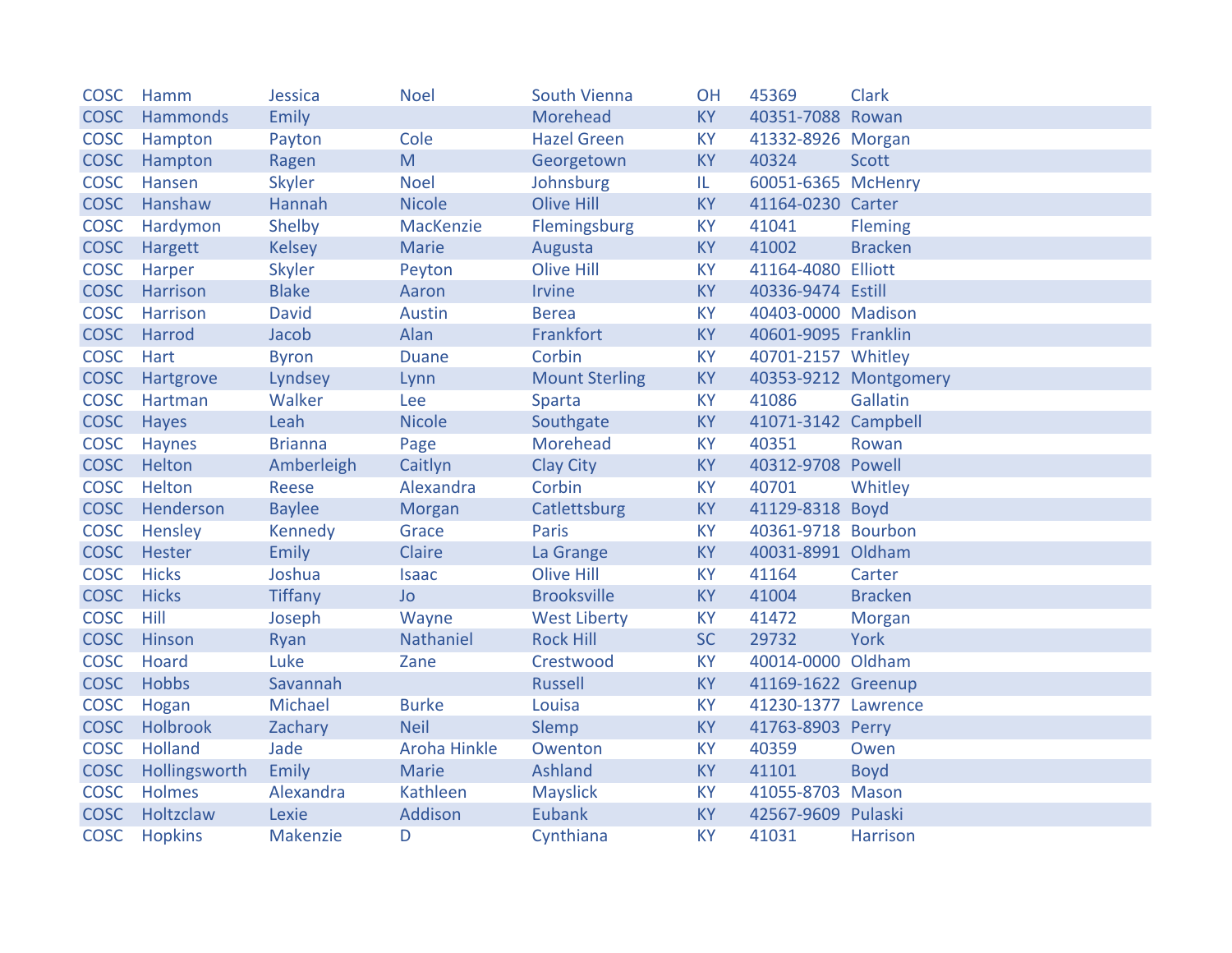| <b>COSC</b> | Horn         | Shelby          | Markette      | Lexington           | <b>KY</b> | 40517                | <b>Boyd</b>           |
|-------------|--------------|-----------------|---------------|---------------------|-----------|----------------------|-----------------------|
| <b>COSC</b> | Horton       | Kamron          | Michael       | Flatwoods           | <b>KY</b> | 41139-1253 Greenup   |                       |
| <b>COSC</b> | House        | Jessica         | L.            | Elizabethtown       | <b>KY</b> | 42701-9400 Hardin    |                       |
| <b>COSC</b> | Howard       | Emilei          | Τ             | Salyersville        | <b>KY</b> | 41465-9514 Magoffin  |                       |
| <b>COSC</b> | Howard       | <b>Erika</b>    | Marie         | <b>Clay City</b>    | <b>KY</b> | 40312                | Powell                |
| <b>COSC</b> | Howard       | James           | <b>Morgan</b> | Salyersville        | <b>KY</b> | 41465                | <b>Magoffin</b>       |
| <b>COSC</b> | Howard       | Josie           | Leanna        | Inez                | <b>KY</b> | 41224-8991 Martin    |                       |
| <b>COSC</b> | Howard       | Kyle            | <b>Thomas</b> | Salyersville        | <b>KY</b> | 41465-8666 Magoffin  |                       |
| <b>COSC</b> | Howard       | <b>Madison</b>  | $\mathsf{C}$  | Olympia             | KY        | 40358-0000 Bath      |                       |
| <b>COSC</b> | Howard       | <b>Madison</b>  | Renae         | <b>Hazard</b>       | <b>KY</b> | 41701                | Perry                 |
| <b>COSC</b> | Hubbard      | Ashley          | Morgan        | Winchester          | OH        | 45697-9486 Adams     |                       |
| <b>COSC</b> | Huber        | <b>Megan</b>    | <b>Nicole</b> | Tollesboro          | <b>KY</b> | 41189                | Lewis                 |
| <b>COSC</b> | Hudson       | Josiah          | Michael       | <b>South Shore</b>  | <b>KY</b> | 41175-7937 Greenup   |                       |
| <b>COSC</b> | Hufana       | <b>Keller</b>   | Elisabeth     | Lexington           | <b>KY</b> | 40502-1538 Fayette   |                       |
| <b>COSC</b> | Huffman      | Kimberly        | Paige         | Raccoon             | <b>KY</b> | 41557-8503 Pike      |                       |
| <b>COSC</b> | Hulsman      | Abigail         | Kierney       | Cincinnati          | OH        | 45233-4934 Hamilton  |                       |
| <b>COSC</b> | Hurlburt     | Cali            |               | Lawrenceburg        | <b>KY</b> | 40342                | Anderson              |
| <b>COSC</b> | Huron        | <b>Nicholas</b> | Alexander     | Manchester          | OH        | 45144-9406 Adams     |                       |
| <b>COSC</b> | Hurst        | Landon          | Cole          | Frankfort           | <b>KY</b> | 40601-5324 Franklin  |                       |
| <b>COSC</b> | Hutcherson   | <b>Startus</b>  | Almonzo       | Fairhope            | <b>AL</b> | 36532                | <b>Baldwin</b>        |
| <b>COSC</b> | Iloegbunam   | Chisom          | Victoria      | Union               | KY        | 41091                | <b>Boone</b>          |
| <b>COSC</b> | <b>Isaac</b> | <b>Mason</b>    |               | Salyersville        | <b>KY</b> | 41465                | <b>Magoffin</b>       |
| <b>COSC</b> | <b>Isaac</b> | Shannon         | <b>Nicole</b> | Jeffersonville      | <b>KY</b> |                      | 40337-9499 Montgomery |
| <b>COSC</b> | Ison         | Mykenzie        | Dawn          | Morehead            | KY        | 40351-9196 Rowan     |                       |
| <b>COSC</b> | Jackson      | Amber           | <b>Nicole</b> | Warbranch           | <b>KY</b> | 40874-7017 Leslie    |                       |
| <b>COSC</b> | Jackson      | Ariana          | M             | Morehead            | KY        | 40351                | Rowan                 |
|             | COSC Jacobs  | Joseph          | Andrew        | Catlettsburg        | <b>KY</b> | 41129-8152 Boyd      |                       |
| <b>COSC</b> | James        | <b>Emily</b>    | T.            | <b>Cold Spring</b>  | <b>KY</b> | 41076-8712 Campbell  |                       |
| <b>COSC</b> | Jessie       | Ryan            | Christopher   | <b>Forest Hills</b> | <b>KY</b> | 41527-0184 Pike      |                       |
| <b>COSC</b> | Johns        | Gabriel         | Gene          | Grayson             | KY        | 41143                | Carter                |
| <b>COSC</b> | Johnson      | Ana             | Faith         | Crittenden          | <b>KY</b> | 41030-8405           |                       |
| <b>COSC</b> | Johnson      | Ellie           | Jo            | Wheelersburg        | OH        | 45694-7915 Scioto    |                       |
| <b>COSC</b> | Johnson      | Jacob           | <b>Todd</b>   | De Mossville        | <b>KY</b> | 41033-8942 Pendleton |                       |
| <b>COSC</b> | Johnson      | Jocelyn         |               | Goshen              | <b>KY</b> | 40026-9563 Oldham    |                       |
| <b>COSC</b> | Jones        | Alexandria      | Chase         | <b>Martin</b>       | <b>KY</b> | 41649-7700 Floyd     |                       |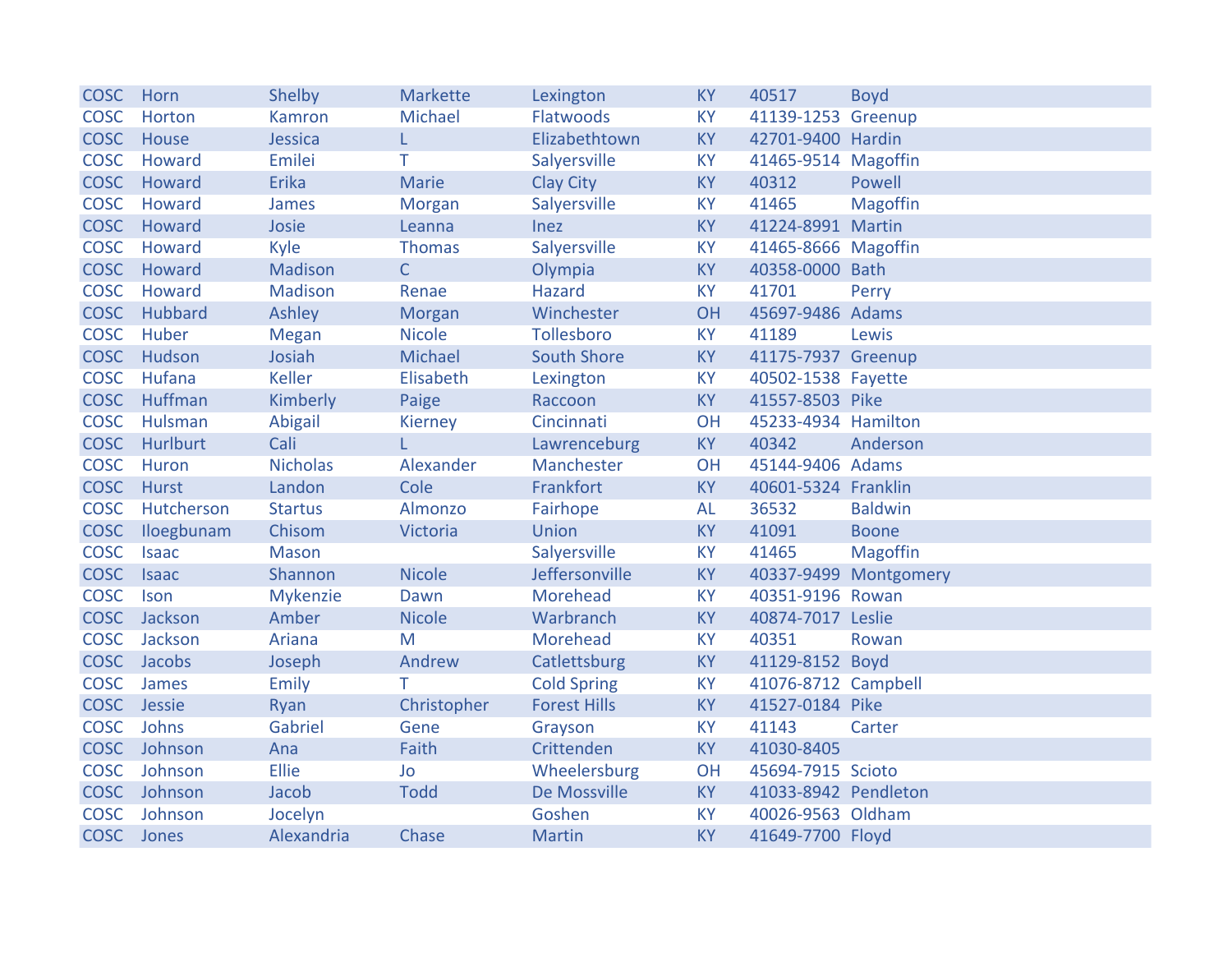| <b>COSC</b> | Jones            | <b>Nathan</b>   | Alexander       | Louisville              | <b>KY</b> | 40291-6714 Jefferson |                       |         |
|-------------|------------------|-----------------|-----------------|-------------------------|-----------|----------------------|-----------------------|---------|
| <b>COSC</b> | Jordan           | Jera            | <b>Bryanne</b>  | Lebanon                 | OH        | 45036-9126 Warren    |                       |         |
| <b>COSC</b> | Kaap             | Gregory         |                 | <b>Essen</b>            |           |                      |                       | Germany |
| <b>COSC</b> | <b>Kash-Rice</b> | Amanda          | <b>Danielle</b> | <b>Beattyville</b>      | <b>KY</b> | 41311-0000 Lee       |                       |         |
| <b>COSC</b> | <b>Kawall</b>    | <b>Madison</b>  | P               | Somonauk                | IL.       | 60552-9590 DeKalb    |                       |         |
| <b>COSC</b> | Keating          | Hannah          | <b>Beatrice</b> | <b>Liberty Township</b> | OH        | 45011                | <b>Butler</b>         |         |
| <b>COSC</b> | Keeton           | <b>Krystal</b>  | Alexa           | Raceland                | <b>KY</b> | 41169-1025 Greenup   |                       |         |
| <b>COSC</b> | Kennedy          | Peyton          | Corinne         | Cincinnati              | OH        | 45244-3622 Hamilton  |                       |         |
| <b>COSC</b> | <b>Kidd</b>      | Deanna          | <b>Nicole</b>   | <b>Auxier</b>           | <b>KY</b> | 41602                | Floyd                 |         |
| <b>COSC</b> | <b>King</b>      | Akira           | Montana         | <b>Mount Vernon</b>     | <b>KY</b> | 40456-7724           | Rockcastle            |         |
| <b>COSC</b> | <b>King</b>      | Maya            | Jade            | Morehead                | <b>KY</b> | 40351                | Rowan                 |         |
| <b>COSC</b> | Kingery          | <b>Kirya</b>    |                 | Ona                     | <b>WV</b> | 25545-9774           | Cabell                |         |
| <b>COSC</b> | Kinster          | <b>Brittany</b> | Jean            | Isonville               | <b>KY</b> | 41149                | <b>Elliott</b>        |         |
| <b>COSC</b> | <b>Kirk</b>      | Luke            | Dalton          | Catlettsburg            | <b>KY</b> | 41129-8193 Boyd      |                       |         |
| <b>COSC</b> | <b>Kiser</b>     | Cyndol          | Lynann          | <b>Whitley City</b>     | <b>KY</b> | 42653-4005 McCreary  |                       |         |
| <b>COSC</b> | Klopp            | <b>Breanna</b>  | <b>Nicole</b>   | <b>Mallie</b>           | <b>KY</b> | 41836                | Knott                 |         |
| <b>COSC</b> | Knecht           | <b>Destiny</b>  | <b>Nicole</b>   | Alexandria              | <b>KY</b> | 41001                | Campbell              |         |
| <b>COSC</b> | Knight           | Keaghan         | Alexander       | Henderson               | <b>KY</b> | 42420                | Henderson             |         |
| <b>COSC</b> | Knueven          | <b>Matthew</b>  | Cooper          | Loveland                | OH        | 45140-6295           | Clermont              |         |
| <b>COSC</b> | <b>Knupp</b>     | Richard         | M.              | Russell                 | <b>KY</b> | 41169                | Greenup               |         |
| <b>COSC</b> | Koch             | Alina-Sophie    |                 | Metzingen               |           |                      |                       | Germany |
| <b>COSC</b> | Koester          | Lauren          | Michelle        | Greensburg              | IN        | 47240                | <b>Decatur</b>        |         |
| <b>COSC</b> | <b>Korossy</b>   | Justin          | Peter           | <b>Mt Sterling</b>      | <b>KY</b> |                      | 40353-9662 Montgomery |         |
| <b>COSC</b> | <b>Kunz</b>      | Lauryn          | N               | Imperial                | <b>MO</b> | 63052-4066 Jefferson |                       |         |
| <b>COSC</b> | Labine           | Khloe           |                 | Blythewood              | <b>SC</b> | 29016-9204 Richland  |                       |         |
| <b>COSC</b> | Labreche         | Elizabeth       | Gayle           | <b>Irvine</b>           | <b>KY</b> | 40336-7717 Estill    |                       |         |
| <b>COSC</b> | Lacefield        | Rex             | Alan            | Corbin                  | <b>KY</b> | 40701-6207 Knox      |                       |         |
| <b>COSC</b> | Lacey            | Cassidy         | Joann           | Williamstown            | KY        | 41097-9415 Grant     |                       |         |
| <b>COSC</b> | Lagoy            | <b>Taylor</b>   | Josephine       | Morehead                | <b>KY</b> | 40351                | Curry                 |         |
| <b>COSC</b> | Lail             | Justin          | Casey           | Frankfort               | <b>KY</b> | 40601                | Franklin              |         |
| <b>COSC</b> | Lambert          | <b>Brianna</b>  | Lynn            | Ashland                 | <b>KY</b> | 41101-2263 Boyd      |                       |         |
| <b>COSC</b> | Lands            | Tristan         | L.              | Morehead                | <b>KY</b> | 40351-7810 Rowan     |                       |         |
| <b>COSC</b> | Lascola          | Valerie         |                 | <b>Sugar Grove</b>      | IL.       | 60554                | <b>DeKalb</b>         |         |
| <b>COSC</b> | Lawill           | Meghan          | T.              | <b>Mount Sterling</b>   | <b>KY</b> |                      | 40353-9474 Montgomery |         |
| <b>COSC</b> | Lawrence         | <b>Molly</b>    | Faythe          | <b>Mount Washington</b> | <b>KY</b> | 40047                | <b>Bullitt</b>        |         |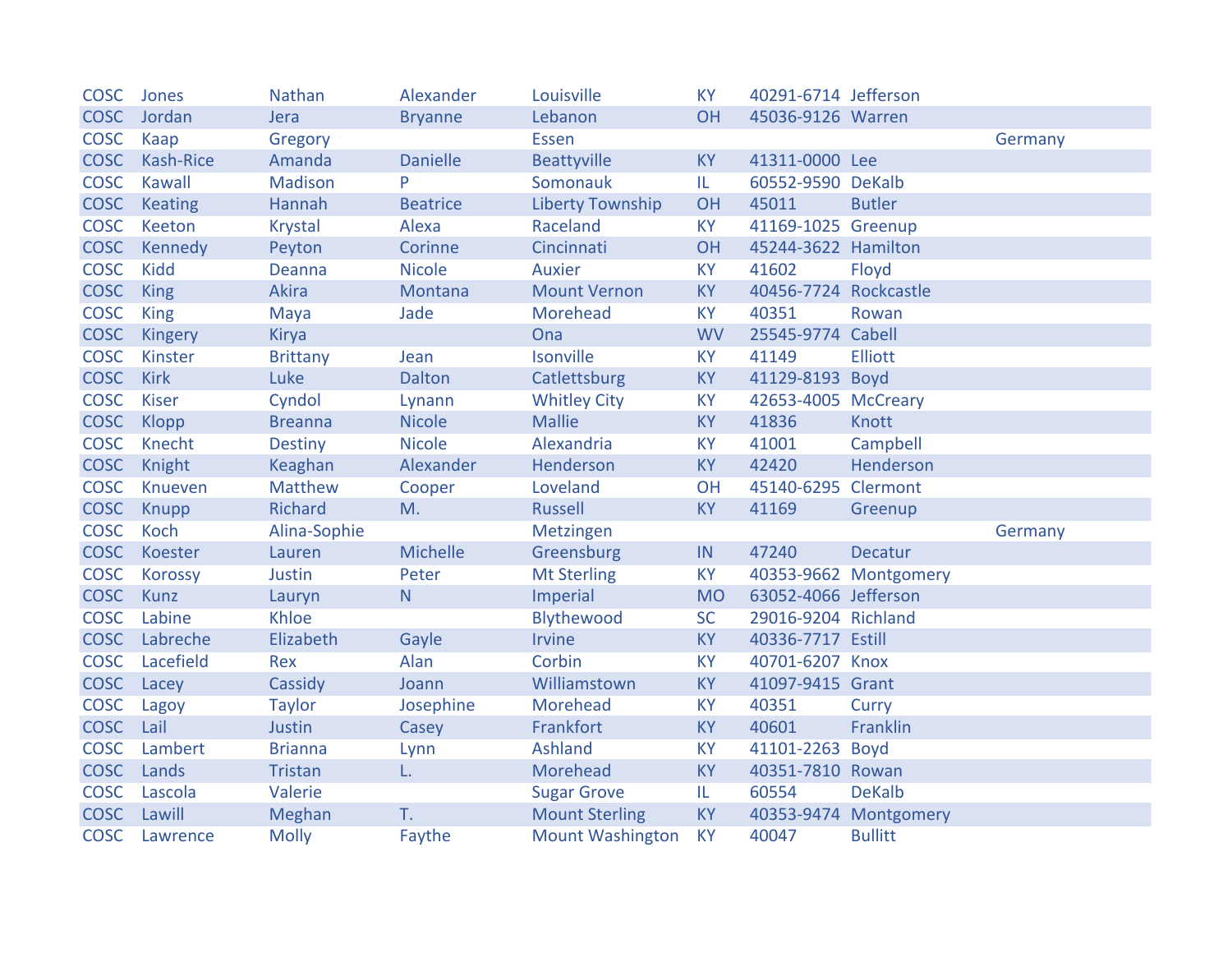| <b>COSC</b> | Lawson        | <b>Alex</b>     |                 | <b>South Shore</b>    | <b>KY</b> | 41175                | Greenup        |
|-------------|---------------|-----------------|-----------------|-----------------------|-----------|----------------------|----------------|
| <b>COSC</b> | Ledford       | Ellen           | <b>Scott</b>    | <b>Mount Sterling</b> | KY        | 40353-1005           | Montgomery     |
| <b>COSC</b> | Leduc         | Shane           | <b>Thomas</b>   | Morehead              | <b>KY</b> | 40351                | Rowan          |
| <b>COSC</b> | Lee           | <b>Tayla</b>    | M               | Reynoldsburg          | OH        | 43068-1706 Franklin  |                |
| <b>COSC</b> | Leggett       | Clayton         | <b>Bryce</b>    | <b>Mt Sterling</b>    | <b>KY</b> | 40353                | Montgomery     |
| <b>COSC</b> | Leist         | Andrew          | Seth            | Proctorville          | OH        | 45669-8620 Lawrence  |                |
| <b>COSC</b> | Lemaster      | Abby            | Jean            | <b>West Liberty</b>   | KY        | 41472-0000 Morgan    |                |
| <b>COSC</b> | Lemaster      | <b>Alexis</b>   | Paige           | Salyersville          | KY        | 41465-7168 Magoffin  |                |
| <b>COSC</b> | Lemaster      | <b>Nicholas</b> | <b>Edward</b>   | Salyersville          | KY        | 41465-8841 Magoffin  |                |
| <b>COSC</b> | Lewis         | Dalton          | Cole            | <b>Sterling</b>       | <b>VA</b> | 20165-5826 Loudoun   |                |
| <b>COSC</b> | Lewis         | Jacob           | Allen           | Wheelersburg          | OH        | 45694                | <b>Scioto</b>  |
| <b>COSC</b> | Lewis         | Michaela        | A               | <b>Ashland</b>        | KY        | 41102-5801           | <b>Boyd</b>    |
| <b>COSC</b> | Lewis         | <b>Molly</b>    | Jo              | <b>Sandy Hook</b>     | <b>KY</b> | 41171-7784 Elliott   |                |
| <b>COSC</b> | Lile          | Olivia          | T               | Shepherdsville        | <b>KY</b> | 40165                | <b>Bullitt</b> |
| <b>COSC</b> | Limings       | Gabriel         | Shawn           | Grayson               | <b>KY</b> | 41143-6951           | Carter         |
| <b>COSC</b> | Lindsey       | Colton          | Kade            | Pikeville             | KY        | 41501                | Pike           |
| <b>COSC</b> | Linton        | Alonta          | Montrell        | Louisville            | <b>KY</b> | 40210                | Jefferson      |
| <b>COSC</b> | Litteral      | Heidi           | <b>Marie</b>    | Greenup               | KY        | 41144-8118 Greenup   |                |
| <b>COSC</b> | Little        | <b>Brandon</b>  | <b>Kendrick</b> | <b>Jenkins</b>        | <b>KY</b> | 41537                | Letcher        |
| <b>COSC</b> | Little        | Malayia         |                 | Louisville            | KY        | 40223-2729 Jefferson |                |
| <b>COSC</b> | Lockard       | Allysia         | Corine          | <b>Hazel Green</b>    | KY        | 41332                | Wolfe          |
| <b>COSC</b> | Lockett       | Jordin          | Pearl           | <b>El Mirage</b>      | <b>AZ</b> | 85335-4377 Maricopa  |                |
| <b>COSC</b> | Logan         | Hannah          | Elizabeth       | Flemingsburg          | KY        | 41041-7232 Fleming   |                |
| <b>COSC</b> | Logan         | Sydney          | <b>Noel</b>     | <b>Olive Hill</b>     | KY        | 41164                | Carter         |
| <b>COSC</b> | Lowe          | Jeremiah        | <b>Brown</b>    | <b>Turkey Creek</b>   | KY        | 41514                | Pike           |
| <b>COSC</b> | Lowe          | Kayla           | <b>Marissa</b>  | Pikeville             | KY        | 41501-4711           | Pike           |
| <b>COSC</b> | Luebbe        | Zoe             | Elizabeth       | Florence              | KY        | 41042                | <b>Boone</b>   |
| <b>COSC</b> | Lykins        | <b>Sierra</b>   | Dawn            | <b>Rogers</b>         | <b>KY</b> | 41365                | Wolfe          |
| <b>COSC</b> | Lyons         | Chastyn         | Janay           | Clearfield            | <b>KY</b> | 40313-9760           | Rowan          |
| <b>COSC</b> | Lyons         | Kyle            | Wesley          | Morehead              | <b>KY</b> | 40351                | Rowan          |
| <b>COSC</b> | Lytle         | <b>Brooke</b>   | Cleveland       | Flemingsburg          | KY        | 41041-0000           | Fleming        |
| <b>COSC</b> | <b>Manor</b>  | Alexander       | Michael         | <b>Berea</b>          | <b>KY</b> | 40403                | <b>Madison</b> |
| <b>COSC</b> | <b>Marcum</b> | Lauren          | <b>Danielle</b> | Lexington             | KY        | 40503-2713 Fayette   |                |
| <b>COSC</b> | Markwell      | <b>Breanna</b>  | Laken           | <b>Olive Hill</b>     | KY        | 41164                | Carter         |
| <b>COSC</b> | Marshall      | Jessica         | <b>Nichole</b>  | <b>Paris</b>          | <b>KY</b> | 40361-9004 Bourbon   |                |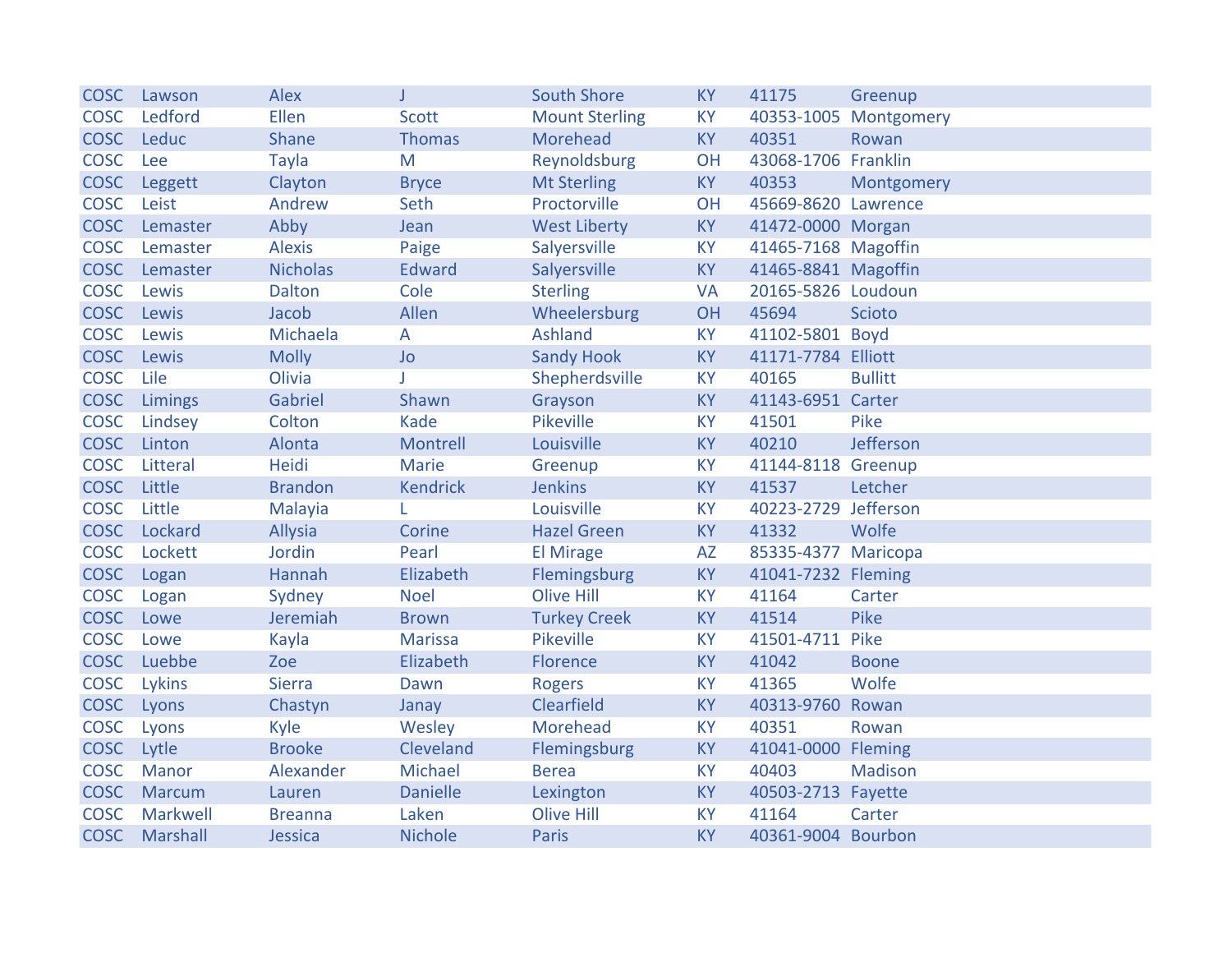| <b>COSC</b> | <b>Martin</b>   | Charley         | <b>Danielle</b> | <b>Olive Hill</b>     | <b>KY</b> | 41164                 | Carter                |
|-------------|-----------------|-----------------|-----------------|-----------------------|-----------|-----------------------|-----------------------|
| <b>COSC</b> | <b>Martin</b>   | Hannah          | Zoe             | Langely               | <b>KY</b> | 41645                 | Floyd                 |
| <b>COSC</b> | <b>Martin</b>   | Shelby          | <b>Boyd</b>     | <b>Mount Sterling</b> | <b>KY</b> |                       | 40353-9142 Montgomery |
| <b>COSC</b> | <b>Mathews</b>  | Emma Li         | Ann             | Morehead              | <b>KY</b> | 40351-9197 Rowan      |                       |
| <b>COSC</b> | Matterazzo      | Isabella        |                 | Lakeville             | <b>MA</b> | 02347-1356 Plymouth   |                       |
|             | COSC Matthews   | <b>Donald</b>   | Stephen         | <b>Russeville</b>     | <b>KY</b> | 42276                 | Logan                 |
| <b>COSC</b> | Mattle          | Emily           | Jean            | <b>Kendall</b>        | <b>NY</b> | 14476                 | Orleans               |
| <b>COSC</b> | May             | <b>Emily</b>    | Jean            | Canada                | KY        | 41519                 | Pike                  |
| <b>COSC</b> | Mayerson        | Wendy           | Rose            | <b>Rio Grande</b>     | <b>NJ</b> | 08242-1315            | <b>Cape May</b>       |
| <b>COSC</b> | Maynard         | Olivia          | Robin           | Louisa                | <b>KY</b> | 41230                 | Lawrence              |
| <b>COSC</b> | <b>Mayse</b>    | Chelsey         | <b>Nicole</b>   | Clearfield            | <b>KY</b> | 40313                 | Rowan                 |
| <b>COSC</b> | <b>McAdams</b>  | <b>Emily</b>    | Faith           | Shepherdsville        | <b>KY</b> | 40165-9154 Bullitt    |                       |
| <b>COSC</b> | <b>McCall</b>   | Greydon         | X               | Ashland               | <b>KY</b> | 41102-5850 Boyd       |                       |
| <b>COSC</b> | <b>McCoart</b>  | Sarah           | $\overline{B}$  | Van Lear              | <b>KY</b> | 41265-9028 Johnson    |                       |
| <b>COSC</b> | <b>McCoy</b>    | James           | Caleb           | Pikeville             | <b>KY</b> | 41501-9334 Pike       |                       |
| <b>COSC</b> | <b>McCulley</b> | Mitchell        | <b>Scott</b>    | Elizabethtown         | <b>KY</b> | 42701-4317 Hardin     |                       |
| <b>COSC</b> | McCutcheon      | Abigail         | Catherine       | Clintonville          | <b>WV</b> | 24931-7269 Greenbrier |                       |
| <b>COSC</b> | McDonnell       | <b>Danielle</b> | <b>Haley</b>    | Springfield           | <b>KY</b> | 40069                 | Washington            |
| <b>COSC</b> | <b>McDowell</b> | Emilee          | Mae             | Grayson               | <b>KY</b> | 41143                 | Carter                |
|             | COSC McElroy    | <b>Brittany</b> | <b>Megan</b>    | Wellington            | <b>KY</b> | 40387-8113 Menifee    |                       |
| <b>COSC</b> | <b>McGhee</b>   | <b>Mason</b>    | Adam            | Morehead              | <b>KY</b> | 40351                 | Rowan                 |
| <b>COSC</b> | <b>McGinnis</b> | James           | <b>Daniel</b>   | Flemingsburg          | <b>KY</b> | 41041                 | Fleming               |
| <b>COSC</b> | McKenzie        | <b>Allie</b>    | <b>Marae</b>    | Morehead              | <b>KY</b> | 40351-9468            | Rowan                 |
| <b>COSC</b> | <b>McKinney</b> | Jasarae         | <b>Blue</b>     | Elliotville           | <b>KY</b> | 40317                 | Rowan                 |
| <b>COSC</b> | <b>McKnight</b> | Reace           | <b>Nicole</b>   | Ashland               | <b>KY</b> | 41102-9663 Boyd       |                       |
| <b>COSC</b> | McMillian       | Garrison        | <b>Drake</b>    | <b>Vine Grove</b>     | <b>KY</b> | 40175-1529 Hardin     |                       |
| <b>COSC</b> | <b>McMillin</b> | <b>Taelor</b>   | Leann           | California            | KY        | 41007-8940 Campbell   |                       |
| <b>COSC</b> | <b>McNeil</b>   | <b>Brock</b>    | <b>Stewart</b>  | Ashland               | <b>KY</b> | 41102-8364 Boyd       |                       |
| <b>COSC</b> | <b>Meadows</b>  | Sarah           | Elizabeth       | <b>South Shore</b>    | <b>KY</b> | 41175                 | Greenup               |
| <b>COSC</b> | Menard          | Hilton          | M.              | Morehead              | <b>KY</b> | 40351-0000 Rowan      |                       |
| <b>COSC</b> | Menard          | <b>Nicholas</b> | Dean            | Morehead              | <b>KY</b> | 40351-9512 Rowan      |                       |
| <b>COSC</b> | Mendez          | <b>Brittany</b> | Renee           | Ashland               | <b>KY</b> | 41101                 | <b>Boyd</b>           |
| <b>COSC</b> | <b>Meyers</b>   | Anna            | Elizabeth       | Union                 | <b>KY</b> | 41091-9642 Boone      |                       |
| <b>COSC</b> | Mikula          | Rebecca         | Christina       | Savannah              | <b>MO</b> | 64485-1816 Andrew     |                       |
| <b>COSC</b> | <b>Miller</b>   | Carina          | Rae             | Flemingsburg          | <b>KY</b> | 41041-9123 Fleming    |                       |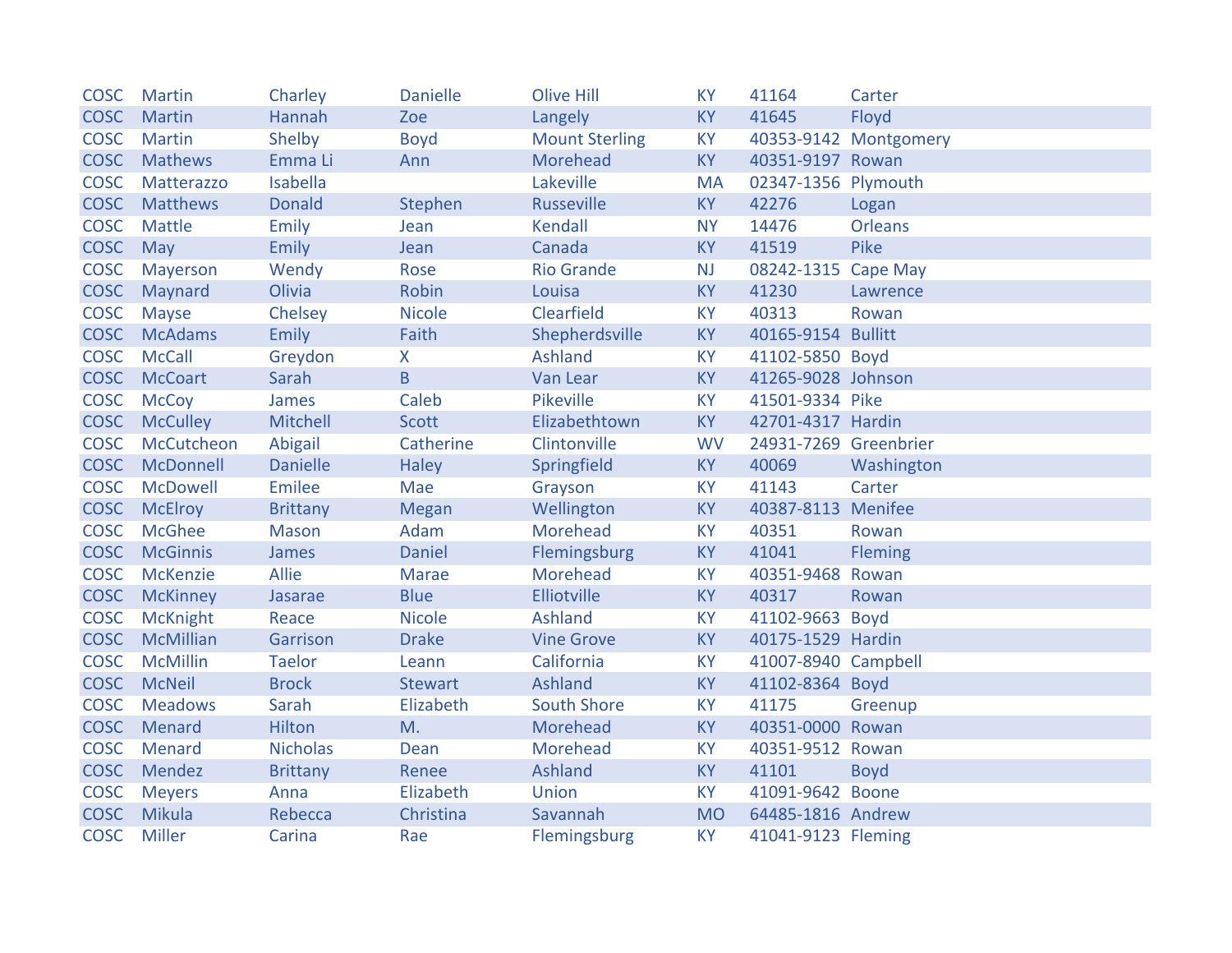| <b>COSC</b> | Miller        | Kyle            | Jesse          | Wilmore              | <b>KY</b> | 40390-1147 Jessamine   |                  |
|-------------|---------------|-----------------|----------------|----------------------|-----------|------------------------|------------------|
| <b>COSC</b> | <b>Miller</b> | Reganne         | M              | Carlisle             | <b>KY</b> | 40311                  | <b>Nicholas</b>  |
| <b>COSC</b> | <b>Mills</b>  | <b>Haley</b>    | Alexandra      | <b>Tutorkey</b>      | <b>KY</b> | 41263-0000 Johnson     |                  |
| <b>COSC</b> | <b>Mills</b>  | <b>Taylor</b>   | Shavon         | Shepherdsville       | <b>KY</b> | 40165-5927 Bullitt     |                  |
| <b>COSC</b> | <b>Mink</b>   | Daniel          | Keith          | Somerset             | KY        | 42503-6517 Pulaski     |                  |
| <b>COSC</b> | <b>Minson</b> | Allyson         | <b>Taylor</b>  | <b>West Swanzey</b>  | <b>NH</b> | 03469                  | Cheshire         |
| <b>COSC</b> | Minton        | Shannon         | Rhea           | <b>Science Hill</b>  | KY        | 42553-8964 Pulaski     |                  |
| <b>COSC</b> | Mitchell      | Lacey           | Ann            | <b>Mount Olivet</b>  | <b>KY</b> | 41064-9313 Robertson   |                  |
| <b>COSC</b> | Mitchell      | Sophia          | Gwyndolen      | Erlanger             | KY        | 41018-2846 Kenton      |                  |
| <b>COSC</b> | Modrich       | Alyssa          | Jean           | <b>Fort Gratiot</b>  | MI        | 48059-2607 Saint Clair |                  |
| <b>COSC</b> | Mohr          | Abigail         | Elizabeth      | Winchester           | <b>KY</b> | 40391-1719 Clark       |                  |
| <b>COSC</b> | Monfalcone    | Sara            | Ann            | Louisville           | <b>KY</b> | 40214-1341 Jefferson   |                  |
| <b>COSC</b> | Moore         | Abby            | Renee          | Morehead             | <b>KY</b> | 40351-9478 Rowan       |                  |
| <b>COSC</b> | Moore         | Charlie         | Marie          | Cynthiana            | <b>KY</b> | 41031                  | <b>Harrison</b>  |
| <b>COSC</b> | Moore         | <b>Katlin</b>   | <b>Beth</b>    | Greenup              | <b>KY</b> | 41144-6593 Greenup     |                  |
| <b>COSC</b> | Moore         | Leah            | Elizabeth      | <b>Berry</b>         | <b>KY</b> | 41003-8824 Harrison    |                  |
| <b>COSC</b> | Moore         | <b>Megan</b>    | Renee          | Lovely               | <b>KY</b> | 41231-8964 Martin      |                  |
| <b>COSC</b> | Moore         | Olivia          | Jade           | Jackson              | <b>KY</b> | 41339                  | <b>Breathitt</b> |
| <b>COSC</b> | Moore         | <b>Skyler</b>   | Leigh          | Cynthiana            | <b>KY</b> | 41031                  | <b>Harrison</b>  |
| <b>COSC</b> | Moore         | Stephanie       | Grace          | <b>Dover</b>         | <b>KY</b> | 41034-9618 Mason       |                  |
| <b>COSC</b> | Moore         | <b>Steven</b>   | <b>Barrett</b> | Lovely               | KY        | 41231                  | <b>Martin</b>    |
| <b>COSC</b> | <b>Morey</b>  | Eli             | <b>Patrick</b> | <b>Mousie</b>        | <b>KY</b> | 41839-0043 Knott       |                  |
| <b>COSC</b> | Morgan        | Ethan           | Gage           | London               | KY        | 40744-8808 Laurel      |                  |
| <b>COSC</b> | Morgan        | MacKenzie       | Cheyenne       | Viper                | KY        | 41774-0000 Perry       |                  |
| <b>COSC</b> | Morgan        | <b>Madeline</b> | Janel          | Crittenden           | <b>KY</b> | 41030-8529 Grant       |                  |
| <b>COSC</b> | <b>Morris</b> | Spencer         | Wayne          | Morehead             | KY        | 40351                  |                  |
| <b>COSC</b> | <b>Morrow</b> | Mikayla         |                | Greenfield           | IN        | 46140-7514 Hancock     |                  |
| <b>COSC</b> | Mortimer      | Emma            | Lacy           | Salyersville         | <b>KY</b> | 41465-1443 Magoffin    |                  |
| <b>COSC</b> | <b>Moss</b>   | Jacob           | <b>Tyler</b>   | Santa Clarita        | <b>CA</b> | 91360                  | Ventura          |
| <b>COSC</b> | <b>Myers</b>  | Lindsay         |                | Morehead             | <b>KY</b> | 40351                  | Rowan            |
| <b>COSC</b> | Nastasi       | Gabriella       | Marie          | <b>Owings</b>        | <b>MD</b> | 20736-3141 Calvert     |                  |
| <b>COSC</b> | <b>Neal</b>   | MacKenzie       | Paige          | Richmond             | <b>KY</b> | 40475-9195 Madison     |                  |
| <b>COSC</b> | Negrelli      | <b>Megan</b>    | Olivia         | Winchester           | <b>KY</b> | 40391-8701 Clark       |                  |
| <b>COSC</b> | <b>Nelko</b>  | Alexa           | <b>Nicole</b>  | <b>Cranberry Twp</b> | PA        | 16066-4604 Butler      |                  |
| <b>COSC</b> | Nesmith       | Rachel          | Ann            | <b>Florence</b>      | <b>KY</b> | 41042-1178 Boone       |                  |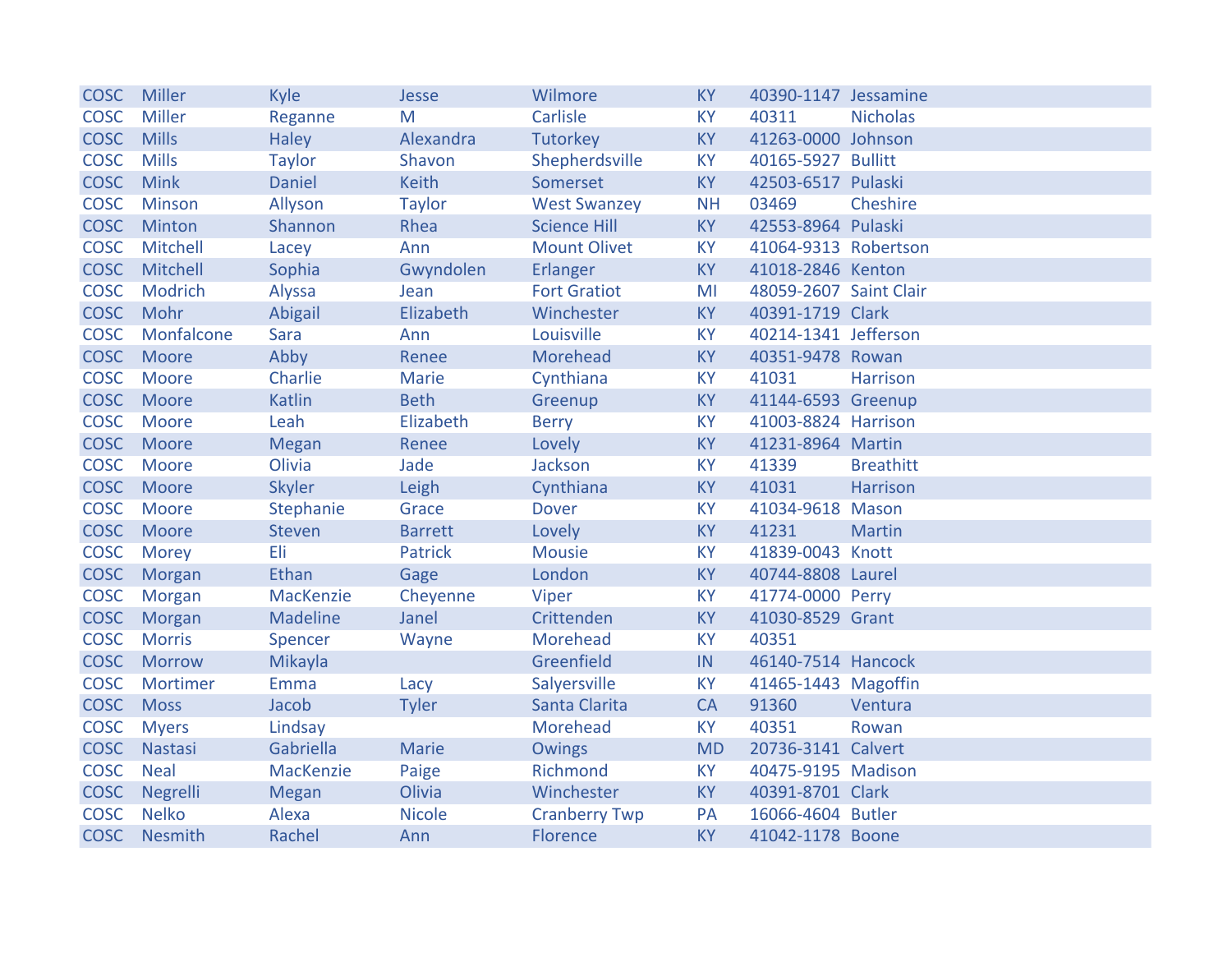| <b>COSC</b> | <b>Newell</b>        | Griffin        | Alexander       | <b>Richmond</b>       | <b>KY</b> | 40475-8634 Madison    |                         |       |
|-------------|----------------------|----------------|-----------------|-----------------------|-----------|-----------------------|-------------------------|-------|
| <b>COSC</b> | Newman               | Kelseigh       |                 | Lexington             | <b>KY</b> | 40513-0908 Fayette    |                         |       |
| <b>COSC</b> | Newsome              | Emily          | Rachel          | <b>Kite</b>           | <b>KY</b> | 41828-9066 Knott      |                         |       |
| <b>COSC</b> | <b>Nickell</b>       | Olivia         | Grace           | <b>Stanton</b>        | <b>KY</b> | 40380                 | Powell                  |       |
| <b>COSC</b> | <b>Niculescu</b>     | Dan            |                 | Corona                | CA        | 92882-6124 Riverside  |                         |       |
| <b>COSC</b> | <b>Nieves</b>        | Alyssa         |                 | Thonotosassa          | FL.       |                       | 33592-2910 Hillsborough |       |
| <b>COSC</b> | <b>Noble</b>         | Connor         | Chase           | <b>Mount Vernon</b>   | <b>KY</b> | 40456-8170 Rockcastle |                         |       |
| <b>COSC</b> | Nolan                | <b>Haley</b>   | <b>Jo</b>       | <b>Emerson</b>        | <b>KY</b> | 41135-9028 Lewis      |                         |       |
| <b>COSC</b> | Norman               | Michaela       | <b>Brooke</b>   | Phelps                | KY        | 41553                 | Pike                    |       |
| <b>COSC</b> | Northcutt            | <b>Emily</b>   | $\mathsf R$     | Cynthiana             | KY        | 41031                 | Harrison                |       |
| <b>COSC</b> | Oaks                 | Michaela       | $\mathsf{C}$    | Lexington             | <b>KY</b> | 40509                 | Fayette                 |       |
| <b>COSC</b> | O'Brien              | Hannah         | J.              | Morehead              | <b>KY</b> | 40351                 | Rowan                   |       |
| <b>COSC</b> | Ochoa                | Ricardo        | N               | <b>Cave City</b>      | <b>KY</b> | 42127-9323 Barren     |                         |       |
|             | COSC O'Hara          | Gabe           | <b>Nicholas</b> | Georgetown            | OH        | 45121-9766 Brown      |                         |       |
| <b>COSC</b> | Oldfield             | Paige          | Caillan         | <b>Mount Sterling</b> | <b>KY</b> |                       | 40353-9256 Montgomery   |       |
| <b>COSC</b> | O'Neill              | Savannah       | Lindsay         | Louisville            | <b>KY</b> | 40229-6040 Bullitt    |                         |       |
| <b>COSC</b> | Orschell             | Jacob          | Alexander       | <b>Brookville</b>     | IN        | 47012                 | Franklin                |       |
| <b>COSC</b> | Osborn               | <b>Miranda</b> | Kaylor          | <b>Berea</b>          | <b>KY</b> | 40403-9469 Madison    |                         |       |
| <b>COSC</b> | Ott                  | Connor         | M               | Murfreesboro          | <b>TN</b> | 37130-5934 Rutherford |                         |       |
| <b>COSC</b> | Ott                  | <b>Sierra</b>  |                 | Greencastle           | PA        | 17225                 | Franklin                |       |
| <b>COSC</b> | Owens                | Emma           |                 | Lexington             | <b>KY</b> | 40503-4131 Fayette    |                         |       |
| <b>COSC</b> | Owens                | Mahayla        | Dawn            | Garrett               | <b>KY</b> | 41630-0389 Floyd      |                         |       |
| <b>COSC</b> | <b>Owens-Collins</b> | Kobe           |                 | Chicago               | IL.       | 60630-3350 Cook       |                         |       |
| <b>COSC</b> | Pack                 | Abigail        | <b>Brianne</b>  | Georgetown            | <b>KY</b> | 40324                 | Scott                   |       |
| <b>COSC</b> | Pack                 | Easton         |                 | Corbin                | <b>KY</b> | 40701-8583 Whitley    |                         |       |
| <b>COSC</b> | Palmer               | <b>Nicole</b>  | <b>Morgan</b>   | Langhorne             | PA        | 19047                 | <b>Bucks</b>            |       |
| <b>COSC</b> | Park                 | Anne           | <b>Frances</b>  | Paris                 | <b>KY</b> | 40361                 |                         |       |
| <b>COSC</b> | Park                 | <b>Hailey</b>  |                 | Sullivan              | OH        | 44880-9701 Ashland    |                         |       |
| <b>COSC</b> | Parson               | Katelyn        | Elizabeth       | Morehead              | <b>KY</b> | 40351-7369 Rowan      |                         |       |
| <b>COSC</b> | Patel                | Tithi          | <b>Jigar</b>    | <b>Dahod</b>          |           |                       |                         | India |
| <b>COSC</b> | Patrick              | Aimee          | Rayna           | Huntington            | <b>WV</b> | 25705-1609 Cabell     |                         |       |
| <b>COSC</b> | Patrick              | Amos           | <b>Kelly</b>    | Morehead              | <b>KY</b> | 40351                 | Rowan                   |       |
| <b>COSC</b> | <b>Patrick</b>       | Joshua         |                 | <b>Auxier</b>         | <b>KY</b> | 41602                 | Floyd                   |       |
| <b>COSC</b> | Patrick              | <b>Noah</b>    | T               | Frenchburg            | <b>KY</b> | 40322-8544 Menifee    |                         |       |
| <b>COSC</b> | Patrick              | <b>Thomas</b>  | Green           | Salyersville          | <b>KY</b> | 41465-6684 Magoffin   |                         |       |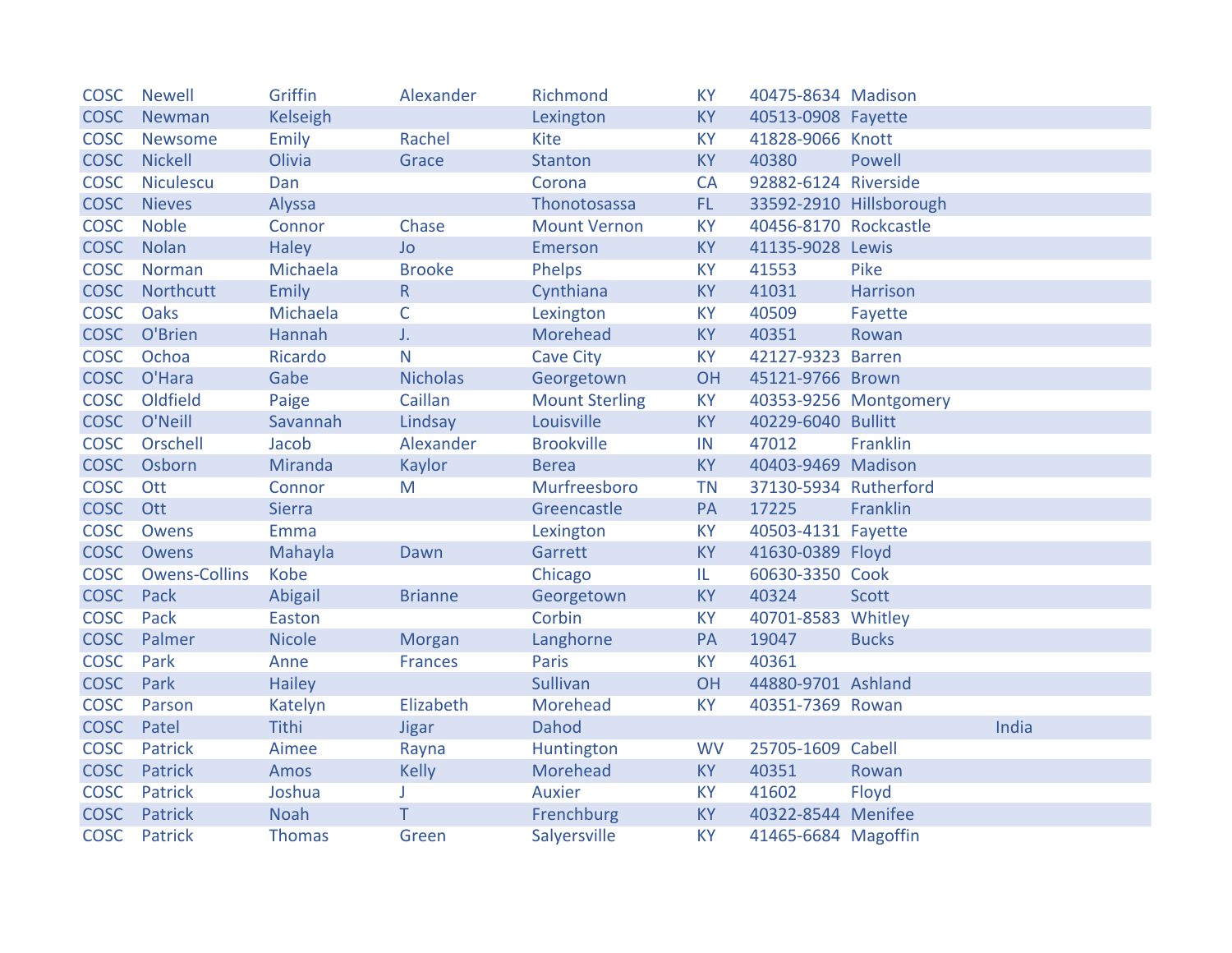| <b>COSC</b> | Patton          | Jacob          | <b>Davis</b>        | Stambaugh               | <b>KY</b>  | 41257                 | Johnson               |
|-------------|-----------------|----------------|---------------------|-------------------------|------------|-----------------------|-----------------------|
| <b>COSC</b> | Patton          | <b>Noah</b>    | T.                  | Owingsville             | KY         | 40360-0000            | <b>Bath</b>           |
| <b>COSC</b> | Pauley          | <b>Megan</b>   | Rae                 | Lexington               | <b>KY</b>  | 40514                 | Fayette               |
| <b>COSC</b> | Peck            | Haleigh        | Paige               | Louisa                  | <b>KY</b>  | 41230                 | Lawrence              |
| <b>COSC</b> | Pennington      | Amanda         | Cheyanne            | Shepherdsville          | KY         | 40165                 | <b>Bullitt</b>        |
| <b>COSC</b> | Pennington      | Jayse          | L.                  | Morehead                | KY         | 40351                 | Rowan                 |
| <b>COSC</b> | Pennington      | Logan          | Evan                | Falmouth                | KY         | 41040-8038 Pendleton  |                       |
| <b>COSC</b> | Perez           | <b>Ryley</b>   |                     | Murfreesboro            | <b>TN</b>  | 37128-4586 Rutherford |                       |
| <b>COSC</b> | <b>Perkins</b>  | <b>Kelsey</b>  | <b>Mason</b>        | Lancaster               | KY         | 40444-9599 Garrard    |                       |
| <b>COSC</b> | <b>Perkins</b>  | <b>Mary</b>    | Kate                | Alexandria              | KY         | 41001-8562 Campbell   |                       |
| <b>COSC</b> | Peters          | Ashley         |                     | Palm Bay                | FL.        | 32909                 | <b>Brevard</b>        |
| <b>COSC</b> | Peters          | Jacob          | <b>Matthew</b>      | <b>Canal Winchester</b> | OH         | 43110                 | Franklin              |
| <b>COSC</b> | Peyton          | Katelyn        | Elizabeth           | <b>West Liberty</b>     | KY         | 41472-7304 Morgan     |                       |
| <b>COSC</b> | Peyton          | Riley          | Alexa               | Morehead                | <b>KY</b>  | 40351                 | Rowan                 |
| <b>COSC</b> | Peyton          | <b>Skyler</b>  | Elese               | <b>Mt Sterling</b>      | KY         |                       | 40353-0000 Montgomery |
| <b>COSC</b> | Phelps          | Alyssa         | D                   | Shepherdsville          | <b>KY</b>  | 40165-7013 Bullitt    |                       |
| <b>COSC</b> | <b>Phillips</b> | Kate           | Joy                 | Clarksville             | ${\sf IN}$ | 47129-1448 Clark      |                       |
| <b>COSC</b> | Picklesimer     | Carlee         | Michele             | Campton                 | <b>KY</b>  | 41301-8404 Wolfe      |                       |
| <b>COSC</b> | Pillow          | Darby          | Holdren             | Chillicothe             | OH         | 45601-8172 Ross       |                       |
| <b>COSC</b> | <b>Pitts</b>    | <b>Emilea</b>  | Peyton              | Jackson                 | KY         | 41339                 | <b>Breathitt</b>      |
| <b>COSC</b> | Pitzer          | <b>Tristan</b> | <b>Neil</b>         | Greenfield              | OH         | 45123-1325 Highland   |                       |
| <b>COSC</b> | Pohlabeln       | <b>Rudolf</b>  | Josef               | Edgewood                | KY         | 41017-2304 Kenton     |                       |
| <b>COSC</b> | Pollard         | William        | Mitchell            | Hindman                 | KY         | 41822-9152 Knott      |                       |
| <b>COSC</b> | Porter          | Caleb          | Grayson             | Salyersville            | KY         | 41465-7456 Magoffin   |                       |
| <b>COSC</b> | Porter          | Malinda        | <b>Jayne Alison</b> | <b>Oil Springs</b>      | <b>KY</b>  | 41238-8908 Johnson    |                       |
| <b>COSC</b> | Potter          | Michaela       | Jane                | Grayson                 | KY         | 41143-1917 Carter     |                       |
| <b>COSC</b> | <b>Poulos</b>   | Parker         | Elizabeth           | Mt. Sterling            | KY         | 40353                 | Montgomery            |
| <b>COSC</b> | Prater          | James          | <b>Dillon</b>       | Salyersville            | <b>KY</b>  | 41465                 | Magoffin              |
| <b>COSC</b> | Preston         | <b>Nadalee</b> | Grace               | Louisa                  | KY         | 41230                 | Lawrence              |
| <b>COSC</b> | Price           | Rachel         | Ann                 | Lexington               | KY         | 40511                 | Fayette               |
| <b>COSC</b> | Prichard        | <b>Kelsey</b>  | B                   | Grayson                 | <b>KY</b>  | 41143-1063 Carter     |                       |
| <b>COSC</b> | Pyles           | Hannah         |                     | <b>Mount Washington</b> | <b>KY</b>  | 40047-7771            | <b>Bullitt</b>        |
| <b>COSC</b> | Ralenkotter     | Cole           | William             | Lexington               | <b>KY</b>  | 40509                 | Fayette               |
| <b>COSC</b> | Randolph        | Heather        |                     | <b>Olive Hill</b>       | KY         | 41164-6196 Carter     |                       |
| <b>COSC</b> | Rase            | Adyson         | <b>Beth</b>         | Wheelersburg            | OH         | 45694-8477 Scioto     |                       |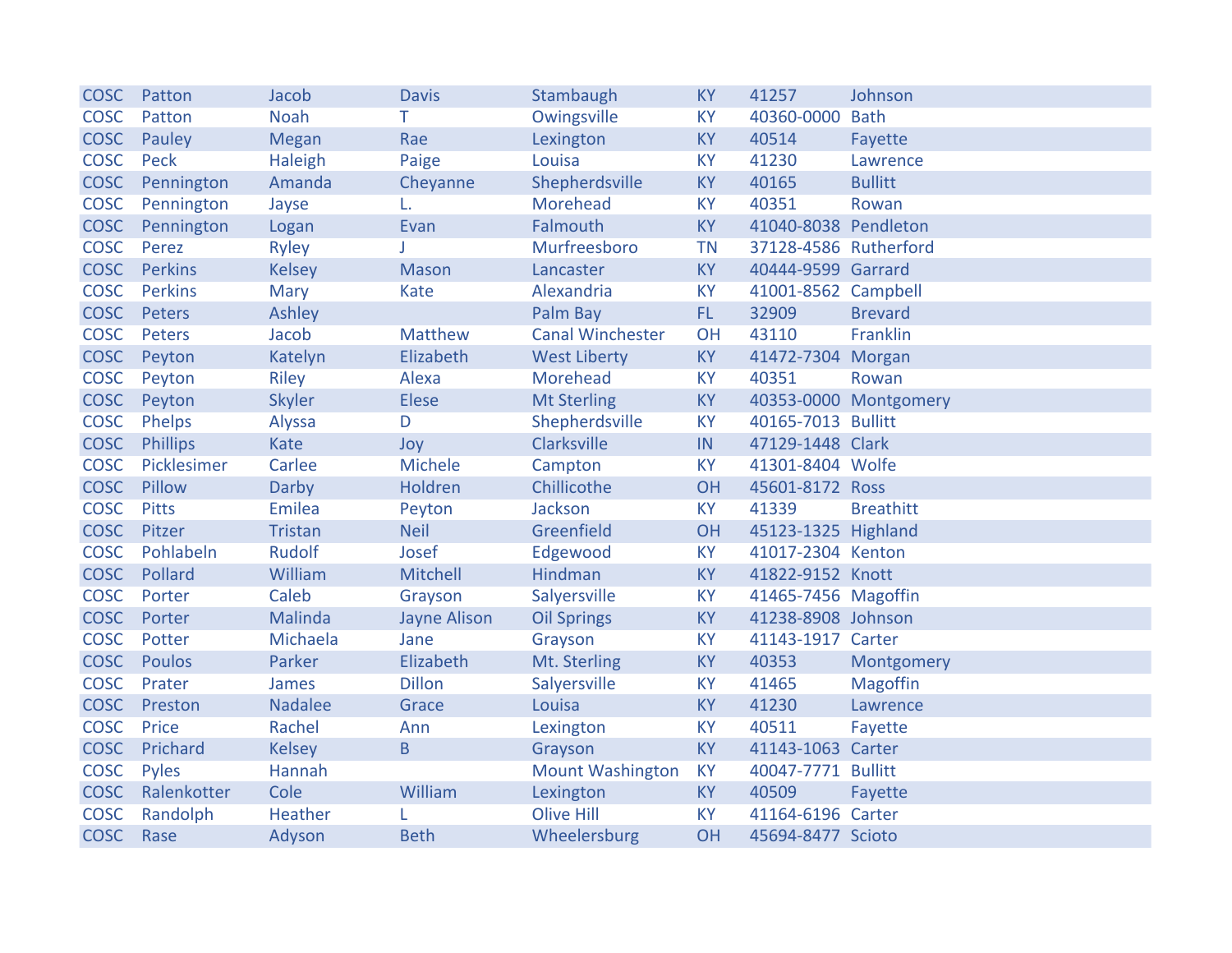| <b>COSC</b> | Rath           | <b>Madison</b>  | Alexandra                     | <b>Kendall</b>        | <b>NY</b> | 14476                 | <b>Orleans</b>        |                      |
|-------------|----------------|-----------------|-------------------------------|-----------------------|-----------|-----------------------|-----------------------|----------------------|
| <b>COSC</b> | Ratliff        | Wesley          | Timothy                       | Raccoon               | <b>KY</b> | 41557-0000            | Pike                  |                      |
| <b>COSC</b> | Ray            | Joseph          | <b>Tyler</b>                  | Frankfort             | <b>KY</b> | 40601                 | Franklin              |                      |
| <b>COSC</b> | Razor          | Reese           | Allen                         | Sharpsburg            | <b>KY</b> | 40374                 | <b>Bath</b>           |                      |
| <b>COSC</b> | Read           | <b>Abrial</b>   | Gwendolyn                     | Phyllis               | <b>KY</b> | 41554                 | Pike                  |                      |
| <b>COSC</b> | Reams          | lan             | <b>Richard Thomas Bedford</b> |                       | <b>KY</b> | 40006                 | <b>Trimble</b>        | <b>United States</b> |
| <b>COSC</b> | Reed           | Sarah           | Elizabeth                     | Columbus              | OH        | 43213-2163 Franklin   |                       |                      |
| <b>COSC</b> | Reichenbach    | Alexia          | A                             | Union                 | <b>KY</b> | 41091                 | <b>Boone</b>          |                      |
| <b>COSC</b> | Reinhard       | Anya            | Christine                     | <b>Tarpon Springs</b> | FL.       | 34689-4332 Pinellas   |                       |                      |
| <b>COSC</b> | Reinhardt      | Victoria        | Lynn                          | <b>Batavia</b>        | OH        | 45103                 | Clermont              |                      |
| <b>COSC</b> | Renfro         | <b>Tara</b>     | Renee                         | <b>Berea</b>          | <b>KY</b> | 40403-8752 Madison    |                       |                      |
| <b>COSC</b> | <b>Rice</b>    | Johnathon       | <b>Tyler</b>                  | Augusta               | <b>KY</b> | 41002-8949 Bracken    |                       |                      |
| <b>COSC</b> | Richmond       | Jayme           | MacKenzie                     | Vanceburg             | <b>KY</b> | 41179-6428 Lewis      |                       |                      |
| <b>COSC</b> | Rickerson      | <b>Rhys</b>     | F.                            | Lexington             | <b>KY</b> | 40515-4819 Fayette    |                       |                      |
| <b>COSC</b> | Rickman        | Nathan          | <b>Thomas</b>                 | Ashland               | <b>KY</b> | 41101-4067 Boyd       |                       |                      |
| <b>COSC</b> | Riddle         | <b>Kristin</b>  | Renee                         | Owingsville           | <b>KY</b> | 40360-8896 Bath       |                       |                      |
| <b>COSC</b> | Riegler        | Corissa         | <b>Nicole</b>                 | <b>Union</b>          | <b>KY</b> | 41091-7579 Boone      |                       |                      |
| <b>COSC</b> | Rietz          | <b>Hailey</b>   | Rosalie                       | Rancho Cordova        | <b>CA</b> | 95742-8091 Sacramento |                       |                      |
| COSC        | Rigsby         | Jay             | Andrew                        | Ashland               | <b>KY</b> | 41101-5140 Boyd       |                       |                      |
| <b>COSC</b> | Risner         | Kayla           | G                             | Salyersville          | <b>KY</b> | 41465                 | <b>Magoffin</b>       |                      |
| <b>COSC</b> | Ritchie        | Seth            | Randall                       | <b>Talcum</b>         | <b>KY</b> | 41722                 | Perry                 |                      |
| <b>COSC</b> | <b>Robbins</b> | <b>Destiny</b>  | Dawn                          | Salyersville          | <b>KY</b> | 41465-7309            | <b>Magoffin</b>       |                      |
| <b>COSC</b> | Roberts        | Christopher     | Aaron                         | Morehead              | <b>KY</b> | 40351                 | Rowan                 |                      |
| <b>COSC</b> | Roberts        | <b>Nicole</b>   | Lynn                          | Nicholasville         | <b>KY</b> | 40356                 | Jessamine             |                      |
| <b>COSC</b> | Robinson       | Andrea          | Kay                           | <b>Mount Sterling</b> | OH        | 43143-9646 Fayette    |                       |                      |
| <b>COSC</b> | Robinson       | <b>Brady</b>    | Keith                         | Pikeville             | <b>KY</b> | 41501-6740 Pike       |                       |                      |
| <b>COSC</b> | Robinson       | Caleb           | <b>Tyler</b>                  | Paintsville           | <b>KY</b> | 41240-8754 Johnson    |                       |                      |
| <b>COSC</b> | Rodgers        | Rachel          | <b>Marie</b>                  | <b>Danville</b>       | <b>KY</b> | 40422-2723 Boyle      |                       |                      |
| <b>COSC</b> | <b>Rogers</b>  | Gloria          | Sue                           | <b>Mt Sterling</b>    | <b>KY</b> |                       | 40353-0000 Montgomery |                      |
| <b>COSC</b> | Rosario        | <b>Milagros</b> | Andrea                        | Shepherdsville        | <b>KY</b> | 40165-9271 Bullitt    |                       |                      |
| <b>COSC</b> | Rose           | Isaiah          | Garrett                       | Fort Gay              | WV        | 25514                 |                       |                      |
| <b>COSC</b> | Rose           | Jayla           | Erin                          | <b>Olive Hill</b>     | <b>KY</b> | 41164                 | Carter                |                      |
| <b>COSC</b> | Rose           | Kaitlyn         | <b>Marie</b>                  | Campton               | <b>KY</b> | 41301                 | Wolfe                 |                      |
| <b>COSC</b> | Rose           | Lincoln         | Allen                         | <b>Blaine</b>         | KY        | 41124-8691            | Lawrence              |                      |
| <b>COSC</b> | Rose           | MaKayla         | Anne                          | <b>Olive Hill</b>     | <b>KY</b> | 41164                 | Carter                |                      |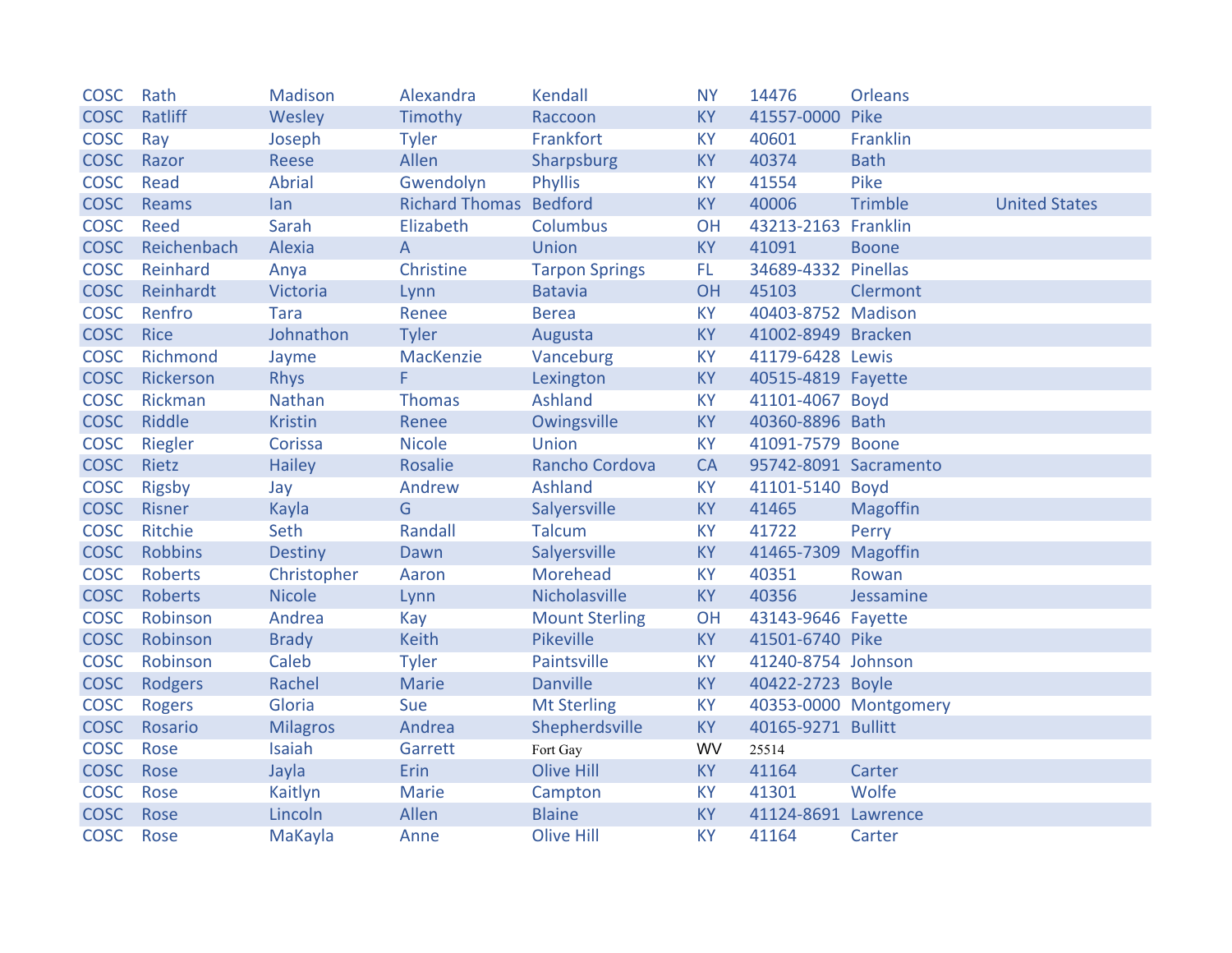| <b>COSC</b> | Rosel                | <b>Mallarie</b> | Laurissa Paige  | <b>Brooksville</b>  | <b>KY</b> | 41004                 | <b>Bracken</b>        |
|-------------|----------------------|-----------------|-----------------|---------------------|-----------|-----------------------|-----------------------|
| <b>COSC</b> | Rothermund           | Kay             | M               | <b>Morrow</b>       | OH        | 45152-7907 Warren     |                       |
| <b>COSC</b> | Rotkis               | Joseph          | Michael         | Granger             | IN        | 46530-4962 St Joseph  |                       |
| <b>COSC</b> | Roush                | Caroline        | Renee           | Pomeroy             | <b>OH</b> | 45769-9405 Meigs      |                       |
| <b>COSC</b> | Routt                | <b>Brooklin</b> | Elizabeth       | <b>Rush</b>         | <b>KY</b> | 41168-8095 Boyd       |                       |
| <b>COSC</b> | Ruanto               | Victoria        | Hope            | <b>Hazard</b>       | <b>KY</b> | 41701-9043 Knott      |                       |
| <b>COSC</b> | Ruley                | Ashley          | Chantika        | <b>Whitley City</b> | KY        | 42653-5000 McCreary   |                       |
| <b>COSC</b> | <b>Runnels</b>       | Montana         | Rain            | Scottown            | OH        | 45678-8002 Lawrence   |                       |
| <b>COSC</b> | Russell              | <b>Trenton</b>  | Wayne           | Salyersville        | <b>KY</b> | 41465                 | Magoffin              |
| <b>COSC</b> | Rust                 | <b>Brittany</b> | M               | <b>Cold Spring</b>  | <b>KY</b> | 41076-9271 Campbell   |                       |
| <b>COSC</b> | Rutherford           | Chloe           | M               | Lexington           | <b>KY</b> | 40511-8823 Fayette    |                       |
| <b>COSC</b> | Sadler               | Mikaela         | Elizabeth       | <b>Berea</b>        | KY        | 40403-8851 Madison    |                       |
| <b>COSC</b> | Sallie               | <b>Noah</b>     | B.              | Jeffersonville      | <b>KY</b> |                       | 40337-0000 Montgomery |
| <b>COSC</b> | Salyer               | Dakota          | Lashae          | Slayersville        | <b>KY</b> | 41465                 | Magoffin              |
| <b>COSC</b> | Salyer               | Zachary         | Ryan            | Salyersville        | <b>KY</b> | 41465-8949 Magoffin   |                       |
| <b>COSC</b> | <b>Samples</b>       | <b>Noah</b>     | M               | Cornettsville       | KY        | 41731-8796 Perry      |                       |
| <b>COSC</b> | Sanchez-Garcia Allin |                 |                 | Louisville          | <b>KY</b> | 40216-1520 Jefferson  |                       |
| <b>COSC</b> | <b>Sanders</b>       | <b>Derrion</b>  | Lamont          | Whitehall           | OH        | 43213                 | Franklin              |
| <b>COSC</b> | Sarantakos           | Genaea          | <b>Trudy</b>    | Nicholasville       | <b>KY</b> | 40356-0000 Jessamine  |                       |
| <b>COSC</b> | Schaefer             | Cole            | J               | Hillsboro           | OH        | 45133-6578 Highland   |                       |
| <b>COSC</b> | Schaum               | Alycia          | N               | Cynthiana           | <b>KY</b> | 41031                 | Rowan                 |
| <b>COSC</b> | Schifano             | Amber           | Gayle           | <b>Belleville</b>   | PA        | 17004-8517 Mifflin    |                       |
| <b>COSC</b> | Schrader             | <b>Thomas</b>   | Jay             | <b>Navarre</b>      | FL.       | 32566-7494 Santa Rosa |                       |
| <b>COSC</b> | Scott                | <b>Barry</b>    | Lee             | Lovely              | KY        | 41231-0000 Martin     |                       |
| <b>COSC</b> | Scott                | Hannah          | N               | Inez                | <b>KY</b> | 41224-0000 Martin     |                       |
| <b>COSC</b> | Scott                | Kennedy         | <b>Braelynn</b> | Morehead            | KY        | 40351                 | Jefferson             |
| <b>COSC</b> | Scott                | Mckayla         | Leann           | Lovely              | <b>KY</b> | 41231                 | <b>Martin</b>         |
| <b>COSC</b> | <b>Scott</b>         | <b>Noah</b>     |                 | Manchester          | OH        | 45144-9418 Adams      |                       |
| <b>COSC</b> | <b>Setters</b>       | Katelynn        | Renee           | <b>Liberty Twp</b>  | OH        | 45011-8193 Butler     |                       |
| <b>COSC</b> | Sevier               | <b>Alexis</b>   | Maci            | London              | <b>KY</b> | 40744                 | Laurel                |
| <b>COSC</b> | Sewell               | Joseph          | M               | <b>Ashland</b>      | <b>KY</b> | 41101-5143 Boyd       |                       |
| <b>COSC</b> | Sexton               | Andrew          | <b>Thomas</b>   | Clearfield          | <b>KY</b> | 40313-9668 Rowan      |                       |
| <b>COSC</b> | Sharp                | <b>Megan</b>    | <b>Brianna</b>  | <b>Stafford</b>     | <b>VA</b> | 22556                 | <b>Stafford</b>       |
| <b>COSC</b> | Sharp                | <b>Taylor</b>   | $\mathsf R$     | Georgetown          | KY        | 40324-2663 Scott      |                       |
|             | COSC Shelley         | Rachel          | Lucinda         | Williamsburg        | <b>KY</b> | 40769-8318 Whitley    |                       |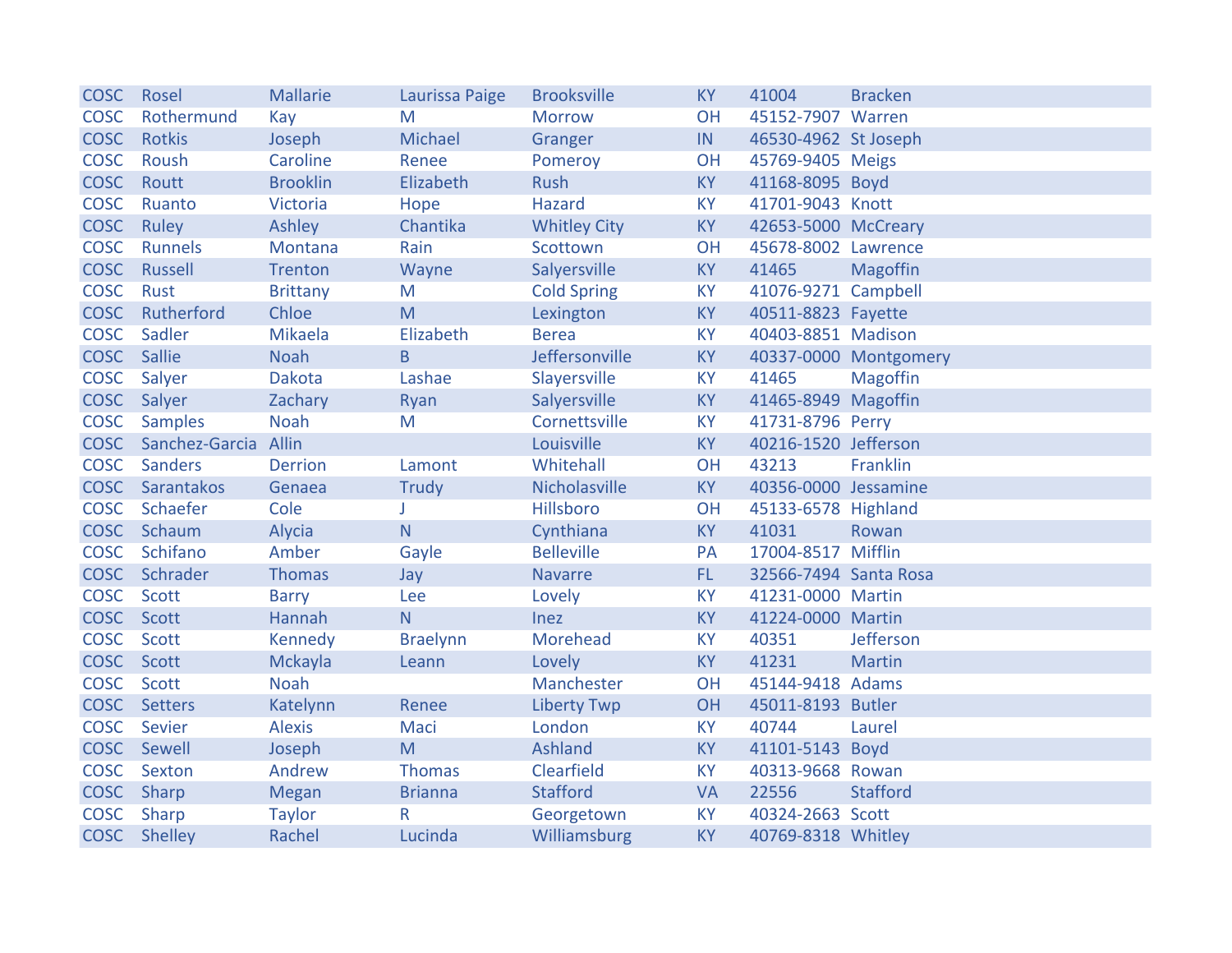| <b>COSC</b> | Shepard                     | <b>Tanner</b>   |                       | Waddy                 | <b>KY</b> | 40076-6011 Shelby    |                       |
|-------------|-----------------------------|-----------------|-----------------------|-----------------------|-----------|----------------------|-----------------------|
| <b>COSC</b> | Shumate                     | Cassidy         | <b>Jo</b>             | Catlettsburg          | <b>KY</b> | 411298283            | <b>Boyd</b>           |
| <b>COSC</b> | Sibert                      | Courtney        | <b>Shea</b>           | Carlisle              | <b>KY</b> | 40311-1205 Nicholas  |                       |
| <b>COSC</b> | <b>Silcox</b>               | <b>Kaylin</b>   | <b>Alexis</b>         | Walton                | IN        | 46994                | Cass                  |
| <b>COSC</b> | <b>Silcox</b>               | <b>Kenzie</b>   |                       | Walton                | IN        | 46994                | Cass                  |
|             | COSC Simmons                | Kayleana        | Dawn                  | <b>Sandy Hook</b>     | <b>KY</b> | 41171                | <b>Elliott</b>        |
| <b>COSC</b> | Simpson                     | <b>Megan</b>    | <b>Brooke</b>         | Ashland               | <b>KY</b> | 41102                | <b>Boyd</b>           |
| <b>COSC</b> | Simpson                     | <b>Robert</b>   | <b>Thomas</b>         | Ashland               | <b>KY</b> | 41102-3364 Boyd      |                       |
| <b>COSC</b> | <b>Siravo</b>               | Charlie         | <b>Saoirse</b>        | Elizabethtown         | KY        | 42701-1237 Hardin    |                       |
| <b>COSC</b> | <b>Sisco</b>                | Alexandrea      | <b>Dutch</b>          | Grethel               | <b>KY</b> | 41631                | Floyd                 |
| <b>COSC</b> | Sizemore                    | Clay            | Allen                 | Clearfield            | <b>KY</b> | 40313                | Rowan                 |
| <b>COSC</b> | Sizemore                    | William         | <b>Jess</b>           | Morehead              | <b>KY</b> | 40351-7742 Rowan     |                       |
| <b>COSC</b> | <b>Skaggs</b>               | Cael            | <b>River Jade</b>     | Portland              | <b>TN</b> | 37148                | Forsyth               |
|             | COSC Skidmore               | <b>Tyler</b>    | Craig                 | Vanceburg             | <b>KY</b> | 41179                | Lewis                 |
| <b>COSC</b> | Slater                      | Peyton          | Elizabeth             | <b>New Kent</b>       | <b>VA</b> | 23124-2800 New Kent  |                       |
| <b>COSC</b> | Slone                       | Joseph          | Christopher           | <b>Sitka</b>          | <b>KY</b> | 41255                | Johnson               |
| <b>COSC</b> | Slone                       | Shayenne        | Cutis                 | Prestonsburg          | <b>KY</b> | 41653                | Floyd                 |
| <b>COSC</b> | Smedley                     | Shelby          | Virginia              | Ashland               | <b>KY</b> | 41102                | <b>Boyd</b>           |
| <b>COSC</b> | Smith                       | <b>Brice</b>    | Lynden                | Manchester            | <b>KY</b> | 40962-6127 Clay      |                       |
| COSC Smith  |                             | <b>Darren</b>   | Michael-Thomas Hazard |                       | <b>KY</b> | 41701-5960 Perry     |                       |
| <b>COSC</b> | Smith                       | <b>Donielle</b> | Alexandra             | Manchester            | <b>KY</b> | 40962-6401 Clay      |                       |
| <b>COSC</b> | Smith                       | Heather         | Lynn                  | <b>Olive Hill</b>     | <b>KY</b> | 41164-5896 Carter    |                       |
| <b>COSC</b> | Smith                       | Jordan          | <b>Tanner</b>         | <b>West Liberty</b>   | KY        | 41472                | Morgan                |
| <b>COSC</b> | Smith                       | Jovel           | <b>Terrell</b>        | Louisville            | <b>KY</b> | 40258                | Jefferson             |
| <b>COSC</b> | Smith                       | <b>Kasey</b>    | M                     | Somerset              | <b>KY</b> | 42503-4965 Pulaski   |                       |
| <b>COSC</b> | Smith                       | <b>McKenzie</b> | Kay                   | Catlettsburg          | <b>KY</b> | 41129-8821 Boyd      |                       |
| <b>COSC</b> | Snyder                      | Julie           | Mae                   | Cincinnati            | OH        | 45231-3915 Hamilton  |                       |
|             | COSC Sparkman               | Chloe           | M.                    | <b>West Liberty</b>   | <b>KY</b> | 41472                | Morgan                |
| <b>COSC</b> | Sparkman                    | Jackston        | Cole                  | Hindman               | <b>KY</b> | 41822-1032 Knott     |                       |
| <b>COSC</b> | <b>Sparkman-Spenc Mason</b> |                 | T.                    | Hindman               | <b>KY</b> | 41822-8642 Knott     |                       |
| <b>COSC</b> | <b>Sparks</b>               | Hannah          |                       | <b>Olive Hill</b>     | <b>KY</b> | 41164-8017 Carter    |                       |
| <b>COSC</b> | <b>Sparks</b>               | Nathaniel       | Henry                 | Louisville            | <b>KY</b> | 40241-1315 Jefferson |                       |
| <b>COSC</b> | Spencer                     | Chasidy         | Hope                  | Campton               | <b>KY</b> | 41301-0000 Wolfe     |                       |
|             | COSC Spencer                | <b>Keeley</b>   |                       | <b>Mount Sterling</b> | <b>KY</b> |                      | 40353-1642 Montgomery |
| <b>COSC</b> | Spencer                     | Lauren          | Paige                 | <b>Morehead</b>       | <b>KY</b> | 40351                | <b>Morgan</b>         |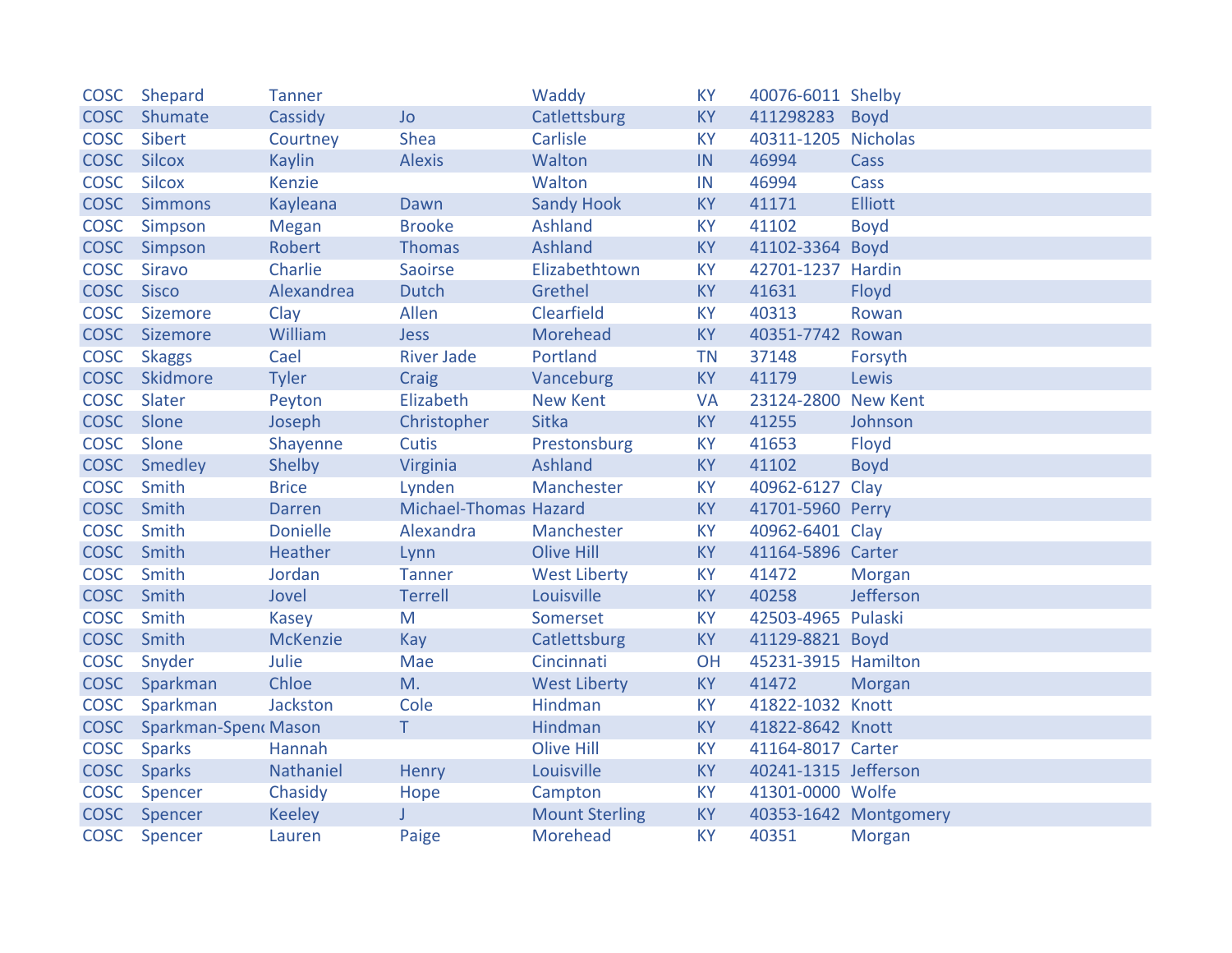|             | COSC Spradlin  | <b>Austin</b>   | Michael               | <b>South Shore</b>    | <b>KY</b> | 41175-8512 Greenup   |                       |
|-------------|----------------|-----------------|-----------------------|-----------------------|-----------|----------------------|-----------------------|
| <b>COSC</b> | Stachler       | <b>Madison</b>  | <b>Nicole</b>         | <b>Rossburg</b>       | OH        | 45362-0000 Darke     |                       |
| <b>COSC</b> | <b>Stack</b>   | Courtney        | $\mathsf{A}$          | <b>Muskego</b>        | WI        | 53150                | Waukesha              |
| <b>COSC</b> | <b>Stamm</b>   | Haylee          | <b>Faith Michelle</b> | Wallingford           | <b>KY</b> | 41093                | <b>Fleming</b>        |
| <b>COSC</b> | Stamper        | <b>Shelbie</b>  | Makenzie              | <b>Paris</b>          | <b>KY</b> | 40361                | <b>Bourbon</b>        |
| <b>COSC</b> | <b>Stamps</b>  | Ada             | <b>Bailey</b>         | Scottsville           | <b>KY</b> | 42164-8904           | Allen                 |
| <b>COSC</b> | Staviski       | Carrie          | Elayne                | Owingsville           | KY        | 40360                | <b>Bath</b>           |
| <b>COSC</b> | <b>Steele</b>  | Zachary         | William               | <b>Mount Sterling</b> | <b>KY</b> | 40353-1909           | Montgomery            |
| <b>COSC</b> | Stefani        | Ashley          | Gertrude              | <b>Burlington</b>     | KY        | 41005                | <b>Boone</b>          |
| <b>COSC</b> | Stegbauer      | Faith           | <b>Nancy</b>          | Lynchburg             | OH        | 45142-8138 Highland  |                       |
| <b>COSC</b> | Stephens       | <b>Isaiah</b>   | Orian                 | Salyersville          | <b>KY</b> | 41465                | <b>Magoffin</b>       |
| <b>COSC</b> | Stephenson     | <b>Frances</b>  | <b>Margaret</b>       | <b>Sanders</b>        | KY        | 41083-9489 Carroll   |                       |
|             | COSC Stewart   | Jennifer        | D.                    | Maysville             | <b>KY</b> | 41056-1170 Mason     |                       |
| <b>COSC</b> | Stidam         | Lauren          | <b>Nicole</b>         | Morehead              | <b>KY</b> | 40351                | Rowan                 |
| <b>COSC</b> | Stidham        | <b>Stesha</b>   | Ladane                | Whitesburg            | <b>KY</b> | 41858-0234 Letcher   |                       |
| <b>COSC</b> | Stiltner       | Jacklyn         | Paige                 | <b>Phyllis</b>        | <b>KY</b> | 41554                | Pike                  |
| <b>COSC</b> | <b>Stirn</b>   | Zachary         | <b>Keith</b>          | <b>West Harrison</b>  | IN        | 47060-9633           | Dearborn              |
| <b>COSC</b> | <b>Stock</b>   | Ryan            | Phillip               | Morehead              | <b>KY</b> | 40351                | Rowan                 |
| <b>COSC</b> | Stratton       | Hannah          |                       | Prestonsburg          | <b>KY</b> | 41653-8949 Floyd     |                       |
| <b>COSC</b> | <b>Straus</b>  | <b>Brandy</b>   | <b>Nicole</b>         | Falmouth              | <b>KY</b> | 41040-8872 Pendleton |                       |
| <b>COSC</b> | Strother       | <b>Alexis</b>   | <b>Nicole</b>         | Lebanon               | OH        | 45036-1116 Warren    |                       |
| <b>COSC</b> | <b>Stull</b>   | Haleigh         | <b>Madison</b>        | <b>Mount Sterling</b> | <b>KY</b> |                      | 40353-8204 Montgomery |
| <b>COSC</b> | Stump          | <b>Edward</b>   | S.                    | <b>Salt Lick</b>      | <b>KY</b> | 40371                | <b>Bath</b>           |
| <b>COSC</b> | Sturgill       | Sydney          | Raeann                | <b>Sandy Hook</b>     | KY        | 41171                | <b>Elliott</b>        |
| <b>COSC</b> | Sullivan       | <b>Tyler</b>    | $\mathsf B$           | <b>Belcher</b>        | <b>KY</b> | 41513                | Pike                  |
| <b>COSC</b> | Sweat          | Malyn           |                       | Lexington             | KY        | 40511                | Fayette               |
| <b>COSC</b> | Sweeney        | Morgan          | Lynn                  | Covington             | KY        | 41017                | Kenton                |
| <b>COSC</b> | Swift          | Colleen         | <b>Margaret</b>       | Loveland              | OH        | 45140-2601 Clermont  |                       |
| <b>COSC</b> | Swisher        | Sidney          | Alizabeth             | <b>Mount Orab</b>     | OH        | 45154-8238 Brown     |                       |
| <b>COSC</b> | Syck           | <b>Taryn</b>    | Ashley                | Pikeville             | <b>KY</b> | 41501                | Pike                  |
| <b>COSC</b> | Tackett        | <b>Nicholas</b> | Ryan                  | Pikeville             | <b>KY</b> | 41501-6626 Pike      |                       |
| <b>COSC</b> | <b>Tackett</b> | Robert          | M                     | Stanville             | <b>KY</b> | 41659-9035 Pike      |                       |
| <b>COSC</b> | Tackett        | Wesley          | Ryan                  | <b>Teaberry</b>       | <b>KY</b> | 41660                | Floyd                 |
| <b>COSC</b> | <b>Taylor</b>  | <b>Noah</b>     | Zachary               | Corbin                | KY        | 40701-5918 Laurel    |                       |
| <b>COSC</b> | Taylor         | Sydney          | Hannah                | Winchester            | <b>KY</b> | 40391-8729 Clark     |                       |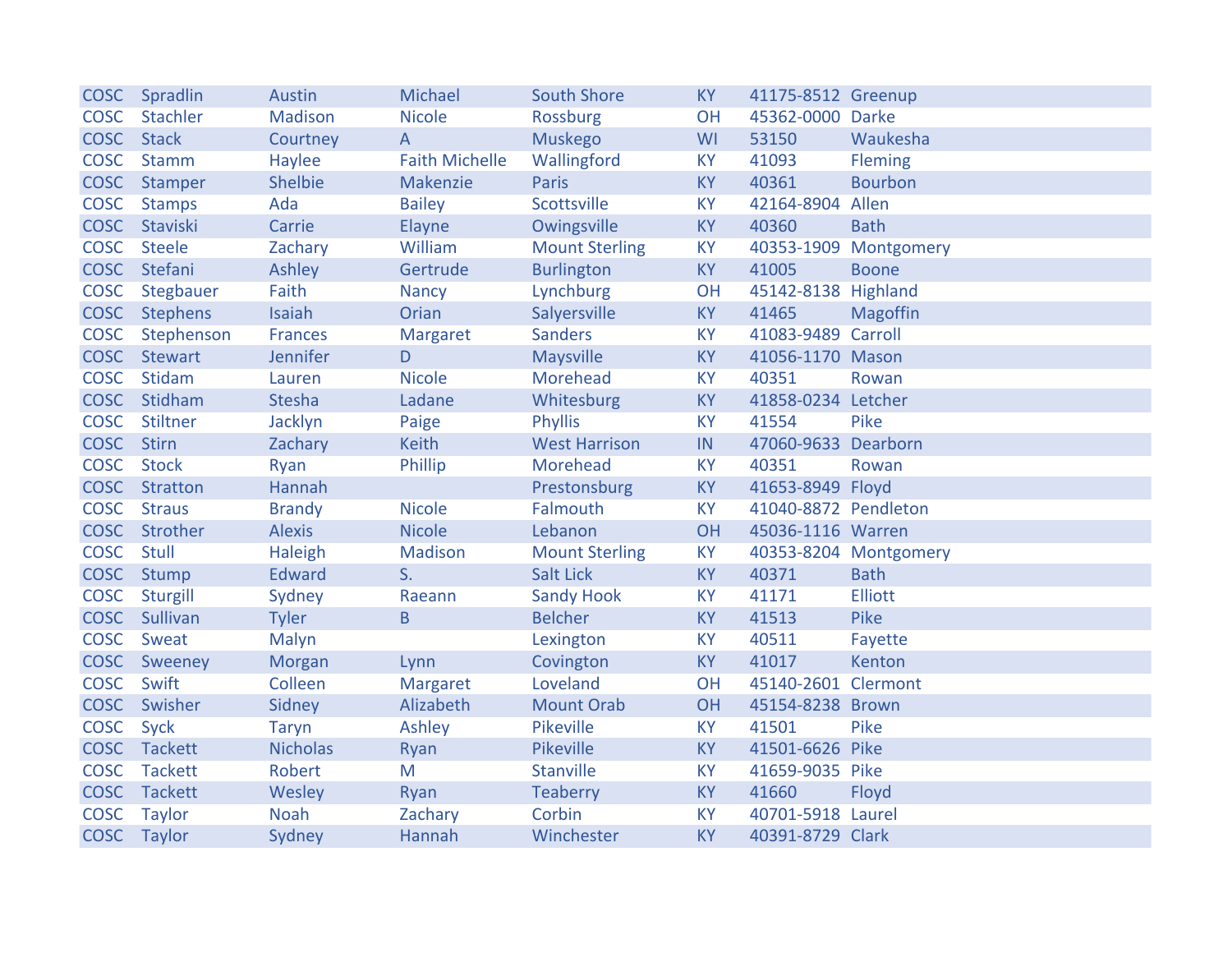| <b>COSC</b> | Thacker         | Jacob            | <b>Harrison</b>    | Ashland               | <b>KY</b> | 41101-3957 Boyd      |                       |
|-------------|-----------------|------------------|--------------------|-----------------------|-----------|----------------------|-----------------------|
| <b>COSC</b> | Thacker         | Miracle          | Elaine             | Pikeville             | <b>KY</b> | 41501-6736 Pike      |                       |
| <b>COSC</b> | Thibodeaux      | <b>Natalie</b>   | E.                 | Ashland               | <b>KY</b> | 41102-8295 Boyd      |                       |
| <b>COSC</b> | Thomas          | <b>Brooke</b>    | Renee              | Morehead              | <b>KY</b> | 40351                | Rowan                 |
| <b>COSC</b> | Thomas          | Christopher      | Ryan               | <b>Mount Sterling</b> | <b>KY</b> | 40353                | Montgomery            |
| <b>COSC</b> | Thomas          | <b>Holly</b>     | Ann                | Whitesburg            | <b>KY</b> | 41858-9034 Letcher   |                       |
| <b>COSC</b> | <b>Thomas</b>   | <b>Tyler</b>     | <b>David</b>       | Ashland               | <b>KY</b> | 41101-4773 Boyd      |                       |
| <b>COSC</b> | Thompson        | Christian        | K                  | <b>Taylorsville</b>   | <b>KY</b> | 40071-7954 Spencer   |                       |
| <b>COSC</b> | Thompson        | Emma             | D                  | Lexington             | KY        | 40509-1997 Fayette   |                       |
| <b>COSC</b> | Thornburg       | <b>Mary</b>      | <b>Alice</b>       | <b>Ashland</b>        | <b>KY</b> | 41101-4049 Boyd      |                       |
| <b>COSC</b> | Tindall         | Colton           | Alexander          | Lagrange              | KY        | 40031                | Oldham                |
| <b>COSC</b> | Tipton          | Hannah           | <b>Michelle</b>    | <b>Clay City</b>      | <b>KY</b> | 40312                | Powell                |
| <b>COSC</b> | <b>Titus</b>    | Lauren           | Elisabeth          | <b>Floyds Knobs</b>   | IN        | 47119-8719 Floyd     |                       |
| <b>COSC</b> | Todd            | <b>Katherine</b> | <b>Michelle</b>    | Lexington             | <b>KY</b> | 40513                | Fayette               |
| <b>COSC</b> | <b>Tolliver</b> | <b>Brandon</b>   | Cole               | Grayson               | <b>KY</b> | 41143                | Carter                |
| <b>COSC</b> | Toner           | Preston          | <b>John Thomas</b> | Murrieta              | <b>CA</b> | 92563-7112 Riverside |                       |
| <b>COSC</b> | Toy             | Andrew           | Garrison           | <b>Mt Sterling</b>    | <b>KY</b> |                      | 40353-8213 Montgomery |
| <b>COSC</b> | Tran            | Minh             | <b>Ngoc</b>        | Hanoi                 |           | 10000                | Vietnam               |
| <b>COSC</b> | Trelfa          | Mitra            |                    | <b>Mt Sterling</b>    | <b>KY</b> | 40353                | Montgomery            |
| <b>COSC</b> | True            | <b>Troy</b>      | <b>Scott</b>       | Winchester            | <b>KY</b> | 40391                | <b>Clark</b>          |
| <b>COSC</b> | Tucker          | Katelyn          | Renee              | <b>Newport</b>        | <b>TN</b> | 37821-5351 Cocke     |                       |
| <b>COSC</b> | Turner          | Autumn           | Jewell             | <b>Hazard</b>         | <b>KY</b> | 41701                | Perry                 |
| <b>COSC</b> | Turner          | <b>Madison</b>   | R                  |                       |           |                      |                       |
| <b>COSC</b> |                 |                  |                    | Somerset              | KY        | 42503                | Rowan                 |
| <b>COSC</b> | Turner          | Rachel           | Bette-Jean         | Crestwood             | <b>KY</b> | 40014                | Oldham                |
|             | Turner          | <b>Taylor</b>    | <b>Nicole</b>      | Alexandria            | <b>KY</b> | 41001                | Campbell              |
| <b>COSC</b> | Tussey          | Chaseton         | N.                 | Grayson               | <b>KY</b> | 41143-9139 Carter    |                       |
| <b>COSC</b> | Tuthill         | Kenton           | <b>Patrick</b>     | Grayson               | KY        | 41143-1481 Carter    |                       |
| <b>COSC</b> | Twyford         | Grace            | Elisabeth          | <b>New Palestine</b>  | IN        | 46163                | Hancock               |
| <b>COSC</b> | Underwood       | <b>Brett</b>     | <b>Daniel</b>      | <b>Danville</b>       | <b>KY</b> | 40422-1749 Boyle     |                       |
| <b>COSC</b> | Vance           | Bethany          | Ann                | Corinth               | <b>KY</b> | 41010-3401 Grant     |                       |
| <b>COSC</b> | Vanmeter        | Jacob            | D.                 | Morehead              | <b>KY</b> | 40351-8706 Rowan     |                       |
| <b>COSC</b> | Velazquez       | Matthew          | Felipe             | Richmond              | <b>KY</b> | 40475-3636 Madison   |                       |
| <b>COSC</b> | <b>Vetters</b>  | Nathanael        |                    | Nicholasville         | <b>KY</b> | 40356-8757 Jessamine |                       |
| <b>COSC</b> | <b>Vice</b>     | Kenady           | <b>Taylor</b>      | Morehead              | <b>KY</b> | 40351-8116 Rowan     |                       |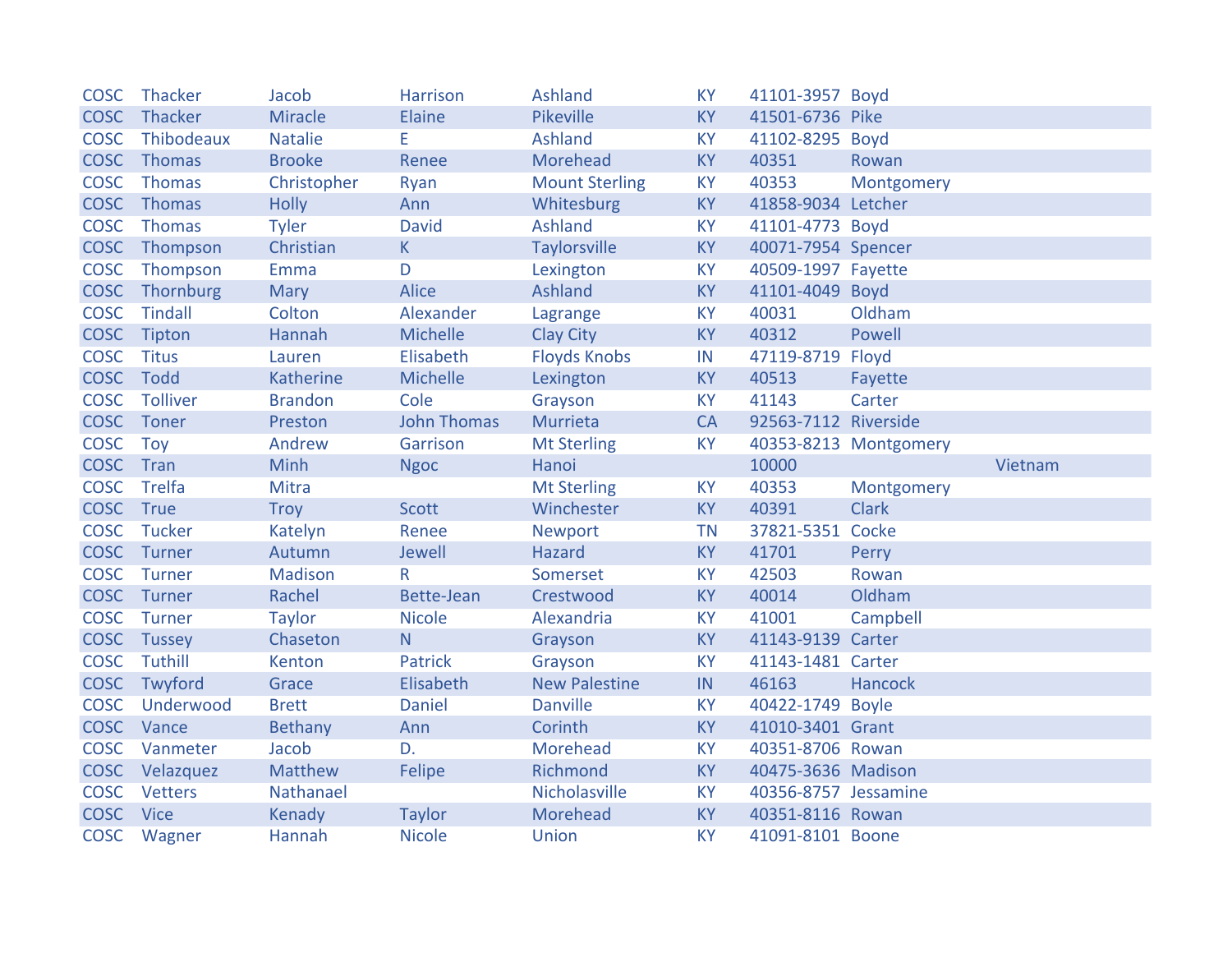| <b>COSC</b> | Wagoner       | Jacob           | <b>Matthias</b>         | Morehead                | <b>KY</b> | 40351-0000 Rowan      |                  |
|-------------|---------------|-----------------|-------------------------|-------------------------|-----------|-----------------------|------------------|
| <b>COSC</b> | Walker        | Honor           | Harmony                 | Hillsboro               | OH        | 45133-8756 Highland   |                  |
| <b>COSC</b> | Walker        | <b>Mara</b>     | Elizabeth               | Frenchburg              | <b>KY</b> | 40322                 | Menifee          |
| <b>COSC</b> | Ward          | Donovan         | <b>Bradley</b>          | Staffordsville          | <b>KY</b> | 41256-9146 Johnson    |                  |
| <b>COSC</b> | Ward          | <b>Kendal</b>   | Lashea                  | Inez                    | KY        | 41224                 | <b>Martin</b>    |
| <b>COSC</b> | Warren        | Amia            | Janae                   | Lexington               | <b>KY</b> | 40511                 | Fayette          |
| <b>COSC</b> | Watkins       | <b>Bailey</b>   | Cheyenne                | Lexington               | KY        | 40505                 | Fayette          |
| <b>COSC</b> | Watkins       | Shelby          | Elizabeth               | Carlisle                | <b>KY</b> | 40311-9238            | <b>Nicholas</b>  |
| <b>COSC</b> | Watts         | Rebecca         | Lee                     | <b>Lost Creek</b>       | KY        | 41348                 | <b>Breathitt</b> |
| <b>COSC</b> | Webb          | Kate            | Makayla Brooke Morehead |                         | <b>KY</b> | 40351                 | Rowan            |
| <b>COSC</b> | Webb          | Olivia          | <b>Dean</b>             | Pineville               | <b>KY</b> | 40977-8021            | <b>Bell</b>      |
| <b>COSC</b> | Weber         | Elizabeth       | Marie                   | <b>Hilliard</b>         | OH        | 43026-9589 Franklin   |                  |
|             | COSC Weber    | Grace           | Elizabeth               | <b>Clear Spring</b>     | <b>MD</b> | 21722                 | Washington       |
| <b>COSC</b> | Webster       | <b>Madeline</b> | $\mathsf{R}$            | Romney                  | IN        | 47981-9724 Tippecanoe |                  |
| <b>COSC</b> | Wells         | Cheyenne        | Michelle                | Owingsville             | KY        | 40360                 | <b>Bath</b>      |
| <b>COSC</b> | Wells         | Ethan           | F                       | <b>Elkhorn City</b>     | KY        | 41522                 | Pike             |
| <b>COSC</b> | Wells         | Victoria        | Morgan                  | Stanville               | <b>KY</b> | 41659                 | Floyd            |
| <b>COSC</b> | West          | <b>Emily</b>    | <b>Belen</b>            | <b>Betsy Layne</b>      | <b>KY</b> | 41605-0379            | Floyd            |
| <b>COSC</b> | Wetzel        | Lindsay         | Madison                 | <b>West Van Lear</b>    | <b>KY</b> | 41268                 | Johnson          |
| <b>COSC</b> | Whaley        | <b>Abigail</b>  | Christine               | <b>Ashland</b>          | <b>KY</b> | 41102-9023            | <b>Boyd</b>      |
| <b>COSC</b> | White         | <b>Blake</b>    | R                       | Lexington               | KY        | 40517                 | Fayette          |
| <b>COSC</b> | White         | Emma            | <b>Banks</b>            | Frankfort               | KY        | 40601                 | Franklin         |
| <b>COSC</b> | White         | Emmanuel        |                         | Shelbyville             | <b>KY</b> | 40065                 | Shelby           |
| <b>COSC</b> | White         | Joy             | Christine               | <b>Lebanon Junction</b> | KY        | 40150                 | <b>Bullitt</b>   |
| <b>COSC</b> | White         | <b>Travis</b>   | Coleman                 | Clearfield              | <b>KY</b> | 40313                 | Rowan            |
| <b>COSC</b> | Whitenack     | <b>Madison</b>  | Marie                   | <b>Salvisa</b>          | KY        | 40372                 | <b>Scott</b>     |
| <b>COSC</b> | Whitley       | Seth            | N                       | <b>Grassy Creek</b>     | <b>KY</b> | 41352-9009 Morgan     |                  |
| <b>COSC</b> | Whitten       | Allison         | Rene                    | Simpsonville            | <b>SC</b> | 29681-4272 Greenville |                  |
| <b>COSC</b> | Wiley         | <b>Trinity</b>  | Jayde                   | Inez                    | <b>KY</b> | 41224-8872 Martin     |                  |
| <b>COSC</b> | Willett       | Alexander       | Wade                    | <b>Ashland</b>          | KY        | 41101-4535 Boyd       |                  |
| <b>COSC</b> | Williams      | Elizabeth       | Grace                   | Staffordsville          | KY        | 41256-0756 Johnson    |                  |
| <b>COSC</b> | Williams      | Faith           | G                       | Paducah                 | <b>KY</b> | 42001-3702 McCracken  |                  |
| <b>COSC</b> | Williams      | Hannah          | <b>Beth</b>             | Morehead                | <b>KY</b> | 40351                 | Rowan            |
| <b>COSC</b> | Williams      | Jordyn          | <b>Danielle</b>         | Morehead                | KY        | 40351-8649            | Rowan            |
|             | COSC Williams | <b>Kyler</b>    | <b>Blake</b>            | Cynthiana               | <b>KY</b> | 41031                 | Harrison         |